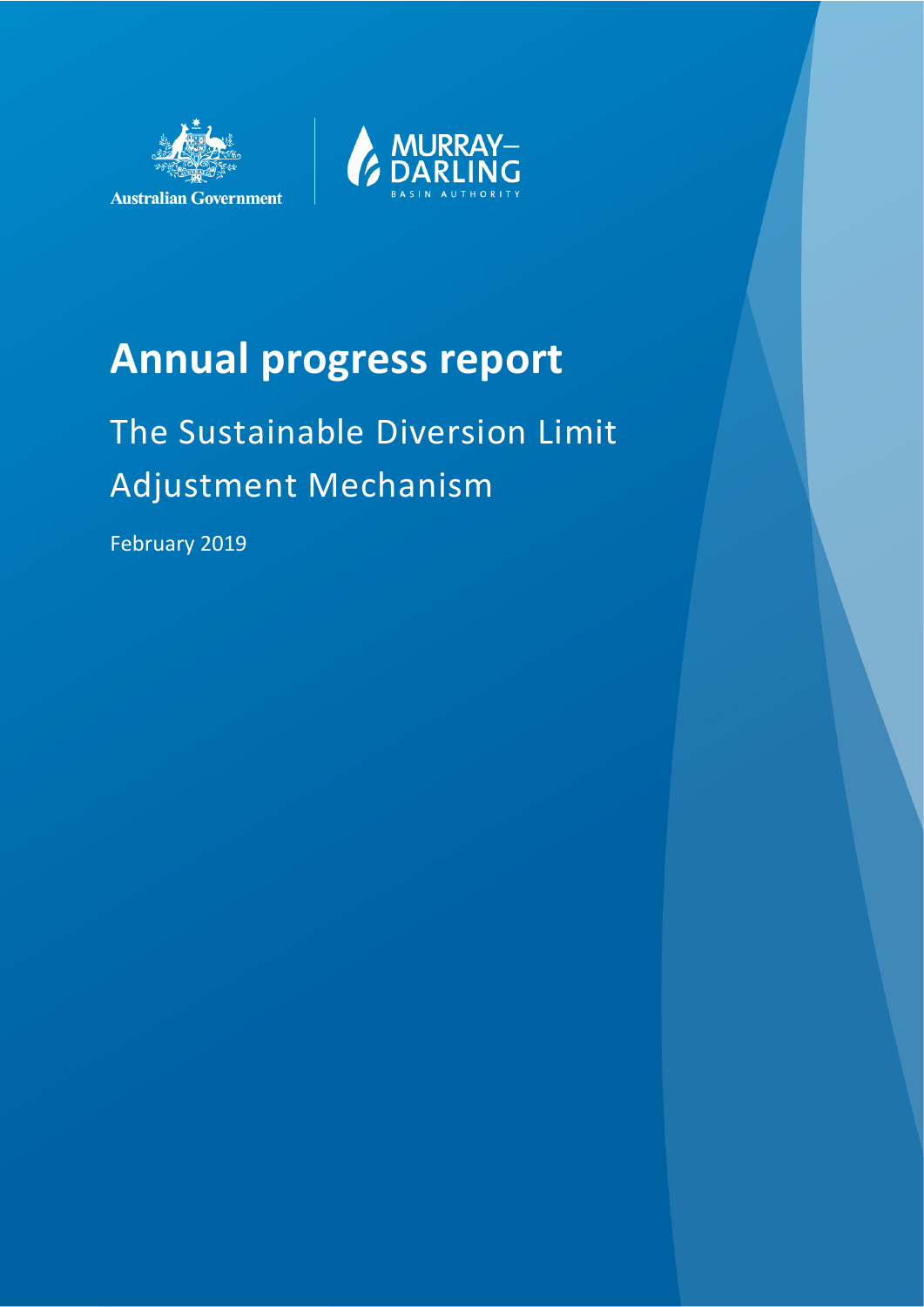Published by the Murray–Darling Basin Authority MDBA publication no: 10/19 ISBN (online): 978-1-925762-25-9



GPO Box 1801, Canberra ACT 2601 230 067



#### © Murray–Darling Basin Authority 2019

**Ownership of intellectual property rights**  $\bigcirc$  $cc$ 

With the exception of the Commonwealth Coat of Arms, the MDBA logo, trademarks and any exempt photographs and graphics (these are identified), this publication is provided under a *Creative Commons Attribution 4.0* licence. [\(https://creativecommons.org/licenses/by/4.0\)](https://creativecommons.org/licenses/by/4.0)

The Australian Government acting through the Murray–Darling Basin Authority has exercised due care and skill in preparing and compiling the information and data in this publication. Notwithstanding, the Murray–Darling Basin Authority, its employees and advisers disclaim all liability, including liability for negligence and for any loss, damage, injury, expense or cost incurred by any person as a result of accessing, using or relying upon any of the information or data in this publication to the maximum extent permitted by law.

The Murray-Darling Basin Authority's preference is that you attribute this publication (and any Murray-Darling Basin Authority material sourced from it) using the following wording within your work:

#### **Cataloguing data**

Title: Annual progress report, Murray-Darling Basin Authority Canberra, 2019. CC BY 4.0

#### **Accessibility**

The Murray-Darling Basin Authority makes its documents and information available in accessible formats. On some occasions the highly technical nature of the document means that we cannot make some sections fully accessible. If you encounter accessibility problems or the document is in a format that you cannot access, please contact us.

#### **Acknowledgement of the Traditional Owners of the Murray–Darling Basin**

The Murray−Darling Basin Authority pays respect to the Traditional Owners and their Nations of the Murray−Darling Basin. We acknowledge their deep cultural, social, environmental, spiritual and economic connection to their lands and waters.

The guidance and support received from the Murray Lower Darling Rivers Indigenous Nations, the Northern Basin Aboriginal Nations and our many Traditional Owner friends and colleagues is very much valued and appreciated.

Aboriginal people should be aware that this publication may contain images, names or quotations of deceased persons.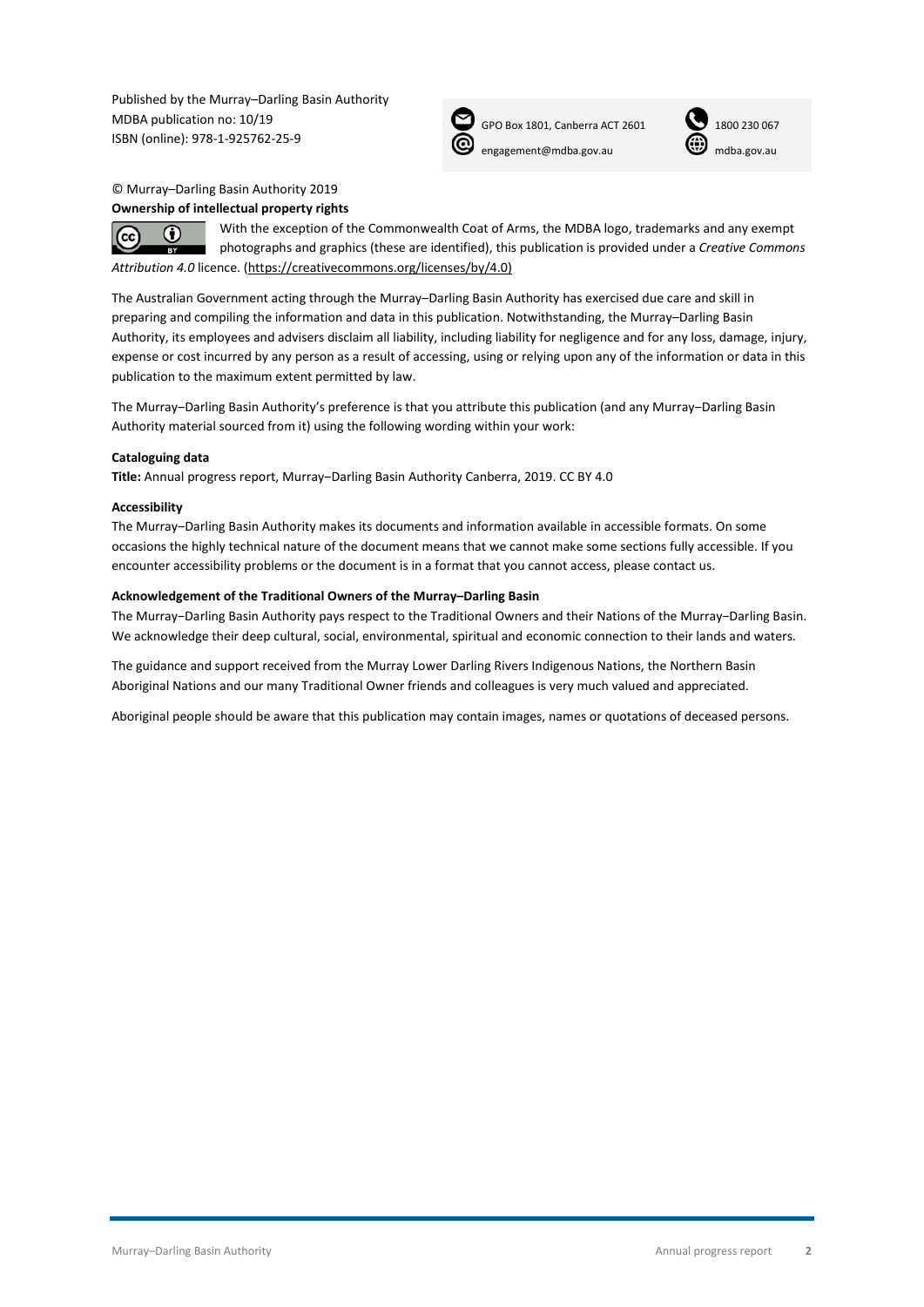# **Contents**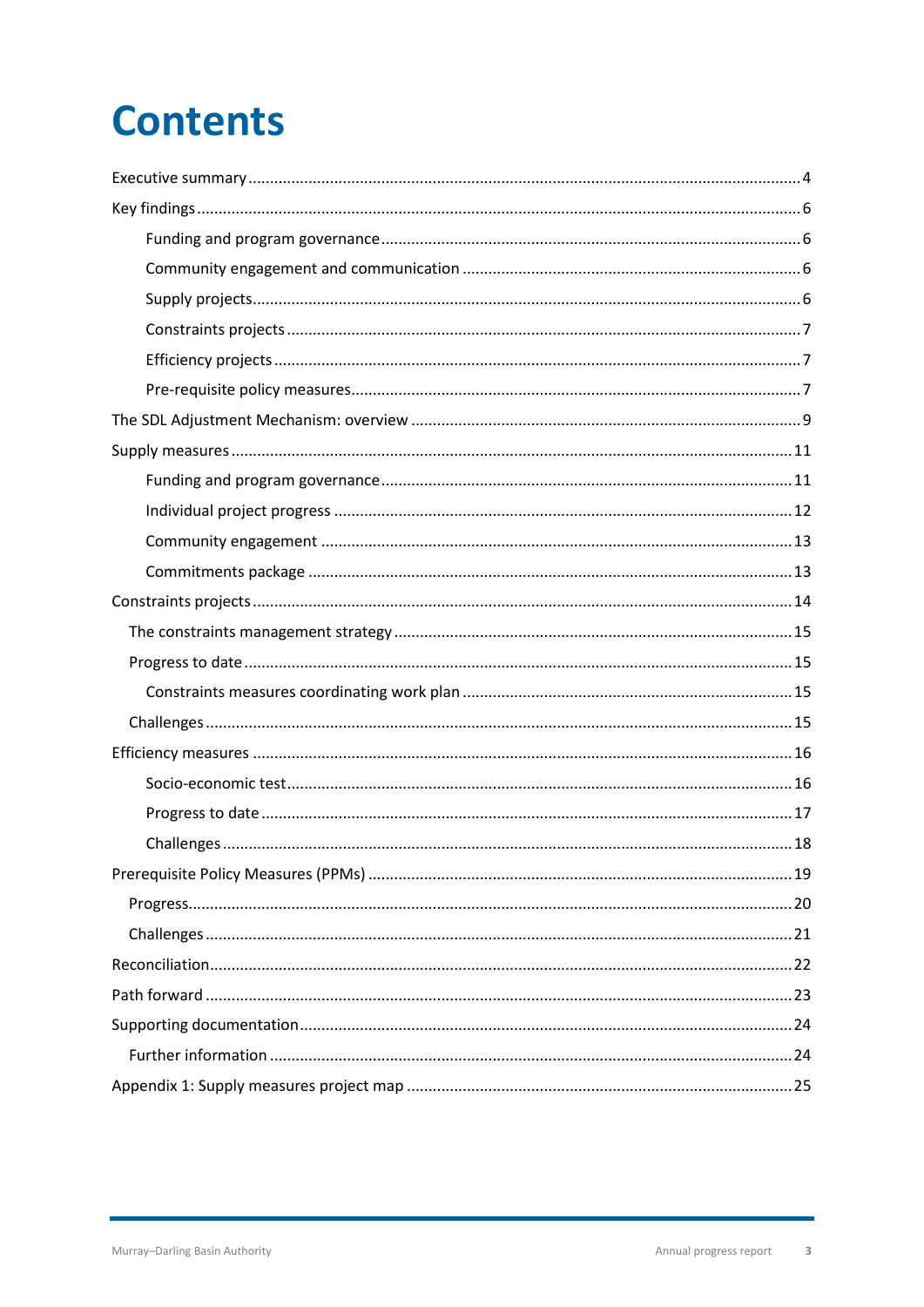## <span id="page-3-0"></span>**Executive summary**

This is the first report from the Murray–Darling Basin Authority (the MDBA) on how all jurisdictions have progressed in the implementation of the Sustainable Diversion Limit Adjustment Mechanism (SDLAM) program—projects that improve river management to make both consumptive and environmental water use more efficient, and collectively manage the river system to optimise the use of available water.

On 13 January 2018, the *Basin Plan Amendment (SDL Adjustment) Instrument 2017* commenced as law, with a motion to disallow the amendment defeated in the Senate on 9 May 2018. The amendment received the endorsement of all Basin governments and bipartisan support, and represents a historic opportunity to move from a river management system designed primarily to extract water for agricultural use, to one optimised to achieve a range of benefits based on a sustaining a healthy river system and environment.

To date, the MDBA notes progress in some areas, but there is also still a substantial amount of work to be done, with some risks and challenges to the successful delivery of the SDLAM program. Basin state governments have committed to the delivery of all adjustment projects, however there are a number of key issues to address to ensure implementation remains on track. This includes appropriate governance and funding arrangements to allow program roll out, and ensuring a high level of engagement and transparency on projects at the local level and more broadly. Communities need to be strongly involved and informed in project design and delivery early in the process.

Progress in the delivery of efficiency projects remains slow. The full SDL adjustment of 605 GL is subject to 62 GL being recovered through efficiency measures by 1 July 2019, maintaining the SDL change to within the five percent allowed for in the Basin Plan. While Basin Ministers have agreed that the first priority for efficiency measures is to recover the 62 GL required by 1 July 2019, a pathway to achieving this goal is not clear at this point. As further efficiency measures are delivered beyond 30 June 2019, the gap in water recovery will be progressively closed. However, water use will need to comply with the relevant SDL for each water accounting year.

Concerns have also been raised by a number of stakeholders, and in the Productivity Commission's recent review of Basin Plan implementation, about the ability to deliver some of the more complex projects within the 2024 timeframe. It is accepted that the SDLAM is an ambitious program, as is often the case for reforms with the potential for substantial outcomes and benefits. Completing all projects by 2024 will be challenging, and there are difficult policy and legislative issues to be resolved.

Whilst recognising this risk, the MDBA believes that, with six years remaining for program implementation, the focus should be on accelerating program delivery, including increased community engagement and consultation. With arrangements now in place to allow for funding agreements to be settled, the pace of delivery needs to increase and be maintained. As implementation is progressed it will be possible to more accurately assess progress and determine if any change to projects or timeframes may be required.

Supply projects must be implemented effectively in the southern Basin to manage the risk of further water recovery in 2024. The MDBA will make a decision on whether it considers that the package of supply measure projects, as delivered, will produce different environmental outcomes from those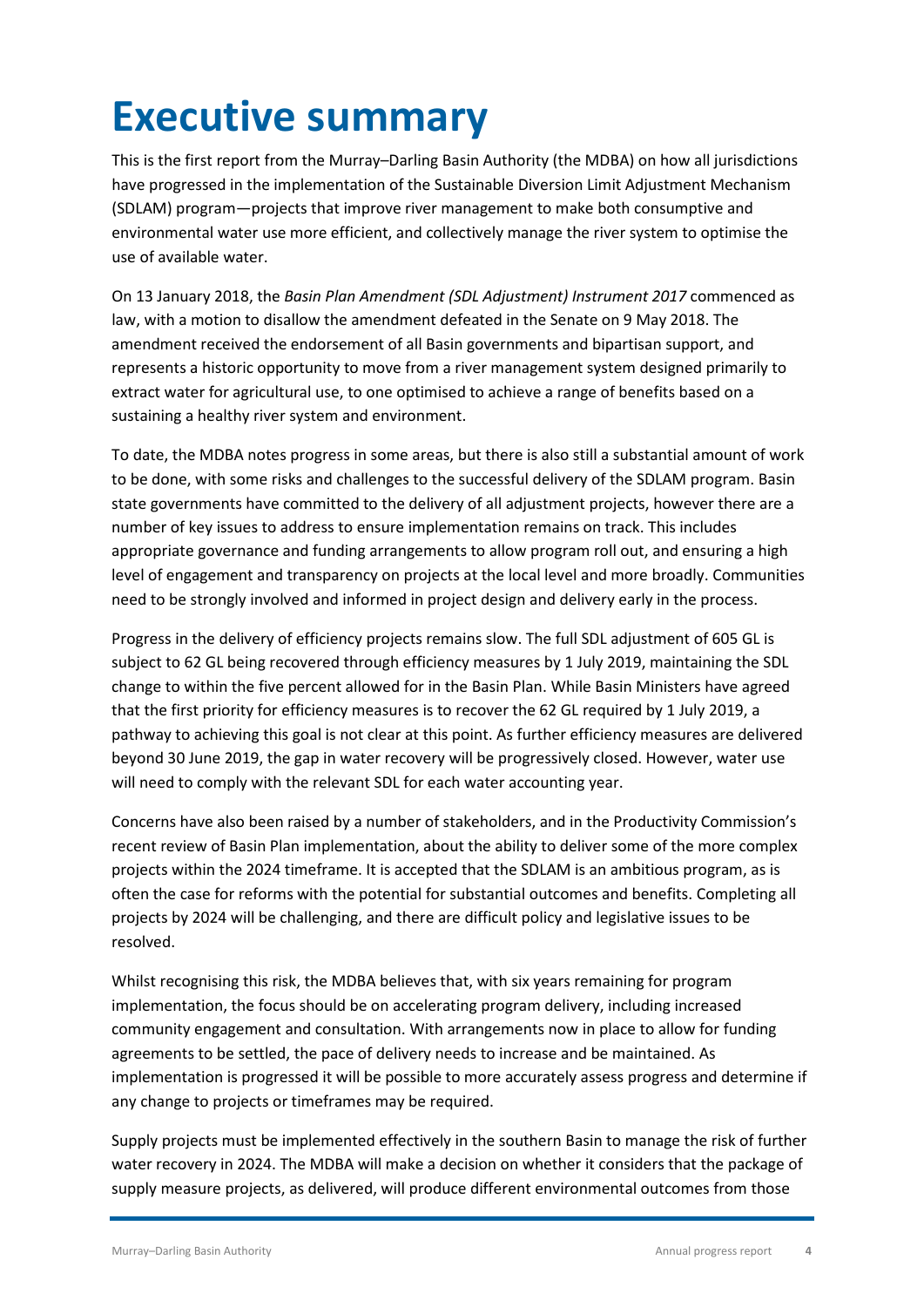determined in 2017. In this case the MDBA has the capacity to undertake a reconciliation process to evaluate any difference and adjust the SDLs in Basin catchments to reflect actual environmental outcomes delivered.

The MDBA is committed to working with Basin governments to finalise the approach to reconciliation and annual reporting. All jurisdictions have recognised the need to manage adaptively, and the MDBA must be confident that any project changes will still deliver environmental outcomes consistent with the 2017 determination. The approach will be aimed at supporting any necessary project changes, and tracking reasonable progress leading up to 2024.

The MDBA's reporting in the initial years of SDLAM program implementation will focus on both the progress towards intended environmental outcomes and the timeframes for delivery. A clear pathway to full implementation *must* be defined. Particular attention will be given to the more complex projects that require further design and community consultation, and subsequently have higher delivery risks. These include the Menindee Lakes Water Saving Project, constraints projects, and the multi-jurisdictional Enhanced Environmental Water Delivery project.

The SDLAM program was conceived as a joint exercise requiring the commitment and collaboration of all Basin state and Federal governments. As such, the SDLAM is owned by all Basin jurisdictions, working together to achieve the SDLAM's intended environmental and socio-economic outcomes. The MDBA remains committed to working cooperatively with all governments, to ensure the SDLAM will deliver on its objectives—success will depend upon the collective efforts of all parties to ensure delivery of the SDLAM outcomes as a priority.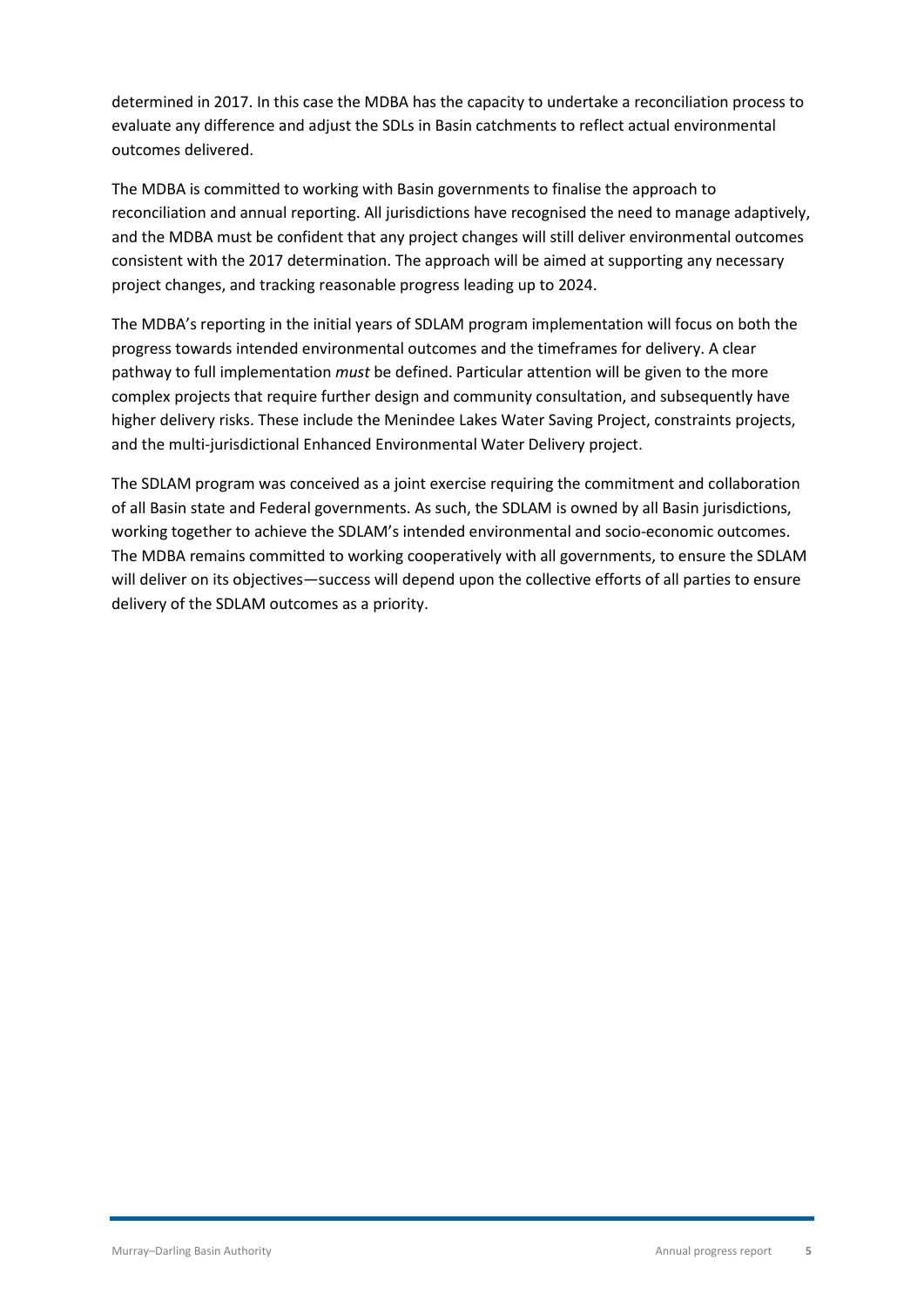# <span id="page-5-0"></span>**Key findings**

#### <span id="page-5-1"></span>Funding and program governance

- Since the elements of the SDLAM program were settled in mid-2018, progress in establishing the necessary funding and governance arrangements has been slow.
- Changes to the Basin Plan, which provided an extra year for Basin state governments to bring forward new projects, and a motion to disallow the amendment delaying funding by several months, have compressed the timeframe for delivery.
- The 30 June 2024 deadline will be challenging for some of the more complex projects. With arrangements now in place to allow for funding agreements to be settled, the focus should be on accelerating program delivery.

#### <span id="page-5-2"></span>Community engagement and communication

- Communities in the southern Basin are still concerned about how projects will affect them. State proponents are responsible for consultation on individual projects, with co-proponents jointly responsible for coordinating community engagement and communication.
- Some projects have been widely consulted on, however for other projects, such as rules changes and constraints, more needs to be done to involve and inform communities.
- In general, Basin state governments are encouraged to lift the level of engagement and transparency on projects at the local level and more broadly. It is recognised that governments have committed to increased levels of engagement. The MDBA considers that community engagement in design and delivery of the SDL adjustment program is essential and should occur early in project design.
- There is also scope to improve communication of progress with implementing the SDLAM package as a whole. In this context it is noted that:
	- o The Department of Agriculture and Water Resources (DAWR) has consulted widely on additional socio-economic criteria for projects under the efficiency measure program, engaging with stakeholders across the Basin.
	- o The MDBA initiated annual technical workshops on SDLAM progress, with the first workshop held on 28 June 2018.

#### <span id="page-5-3"></span>Supply projects

- Completing all projects by 2024 will be challenging. Some are extremely complex, with risks and policy matters to be worked through and resolved for the significant program benefits to be realised.
- Some projects, such as The Living Murray environmental works or rule changes trialled over several years, are already completed or near completion. For others, while there have been positive steps in initial development, progress is not consistent, with some at very preliminary stages of implementation.
- For projects where funding has not already been committed, funding agreements between the Australian Government and Basin state governments need to be finalised.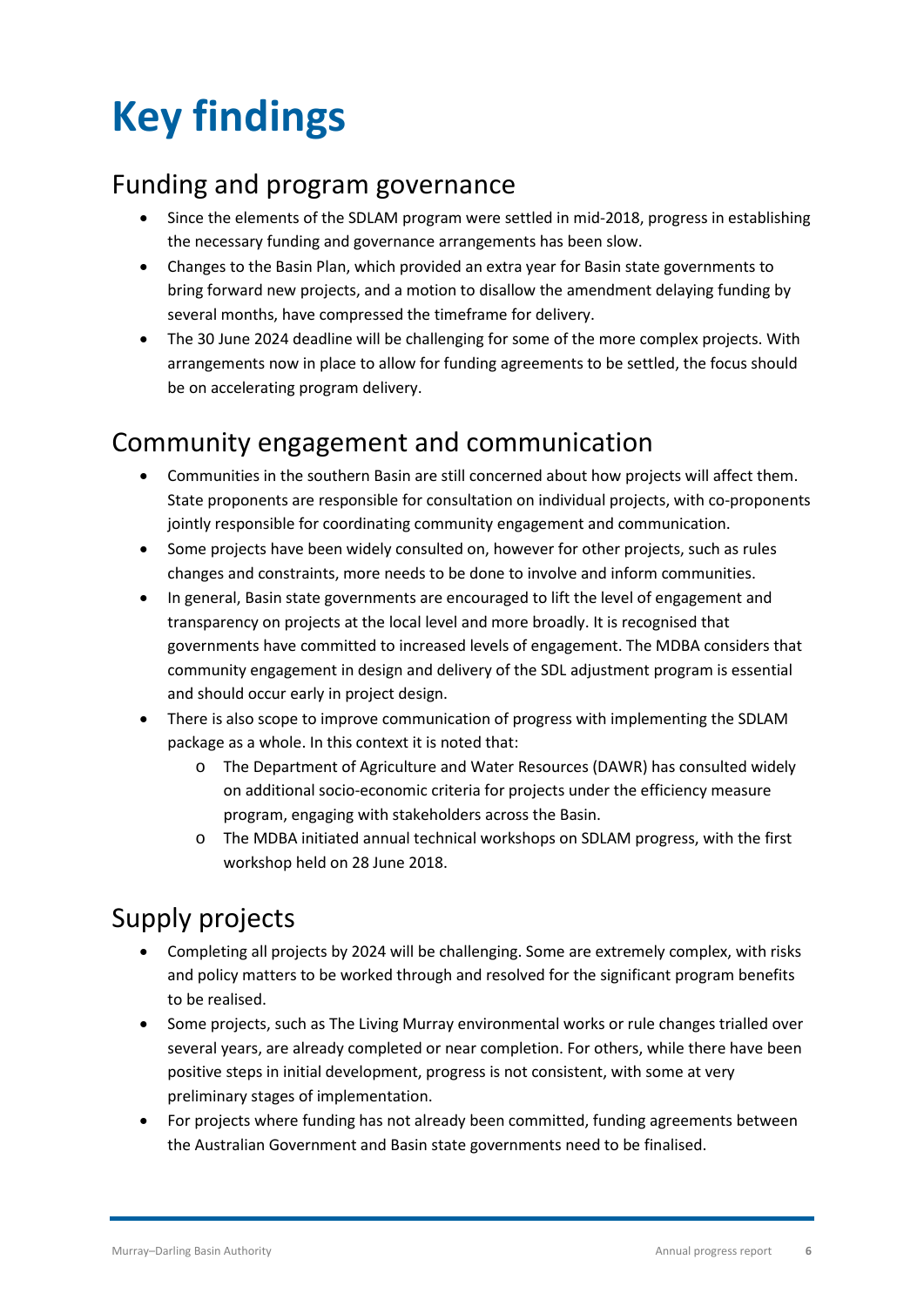### <span id="page-6-0"></span>Constraints projects

- Strong community engagement throughout the design and implementation of constraints projects is essential.
- Preliminary work on the constraint measure program has begun in terms of developing a coordinated work plan, with the aim of providing integrated, consistent and coordinated implementation across jurisdictions.
- Considerable work is planned for the first half of 2019 including, for example, identification of whole-of-system risks and issues and preparing a pathway forward to begin engagement with communities. The community has not yet been significantly involved in the process.
- Constraint project implementation is crucial to delivering Basin Plan environmental benefits, allowing water to be delivered where and when it is needed. This includes, but is not limited to, delivering the 450 GL of water obtained through efficiency measures.

### <span id="page-6-1"></span>Efficiency projects

- Efficiency measure projects are crucial to providing the environmental benefits of the SDLAM, in the same manner as supply measures provide economic benefits.
- The full SDL adjustment of 605 GL is subject to 62 GL being recovered through efficiency measures by 1 July 2019, maintaining the SDL change to within the five percent allowed for in the Basin Plan.
- Slow progress in achieving this target has, in part, related to community and government concerns about the socio-economic criteria for the program.
- While Basin ministers have agreed that the first priority for efficiency measures is to recover the 62 GL required by 1 July 2019, a pathway to achieving this goal is not clear at this point.
- As a result of a shortfall in efficiency measures at 30 June 2019, water recovery may be less than that required to meet SDL in some catchments.
- The Australian Government has tasked the newly launched (July 2018) Murray–Darling Basin Water Infrastructure Program (MDBWIP) to focus on achieving the 62 GL and Basin state governments have proposed potential projects to achieve this goal. The MDBWIP has not recovered any water to date.
- In December 2018, ministers agreed a series of additional socio-economic criteria, to be applied to all efficiency projects proposed under the program, with a few exceptions.
- To ensure that the aims of the program are achieved, careful consideration must be given to managing the application of the additional criteria to ensure that it does not introduce impediments to finding suitable projects by June 2019.
- The Australian Government has committed to making State access to supply project funding conditional on the Australian Government being able to roll-out any efficiency measures projects.

#### <span id="page-6-2"></span>Pre-requisite policy measures

• The three southern states – New South Wales, Victoria and South Australia – have nominated a number of important rule changes known as 'pre-requisite policy measures' (PPMs) that must be in place by 30 June 2019.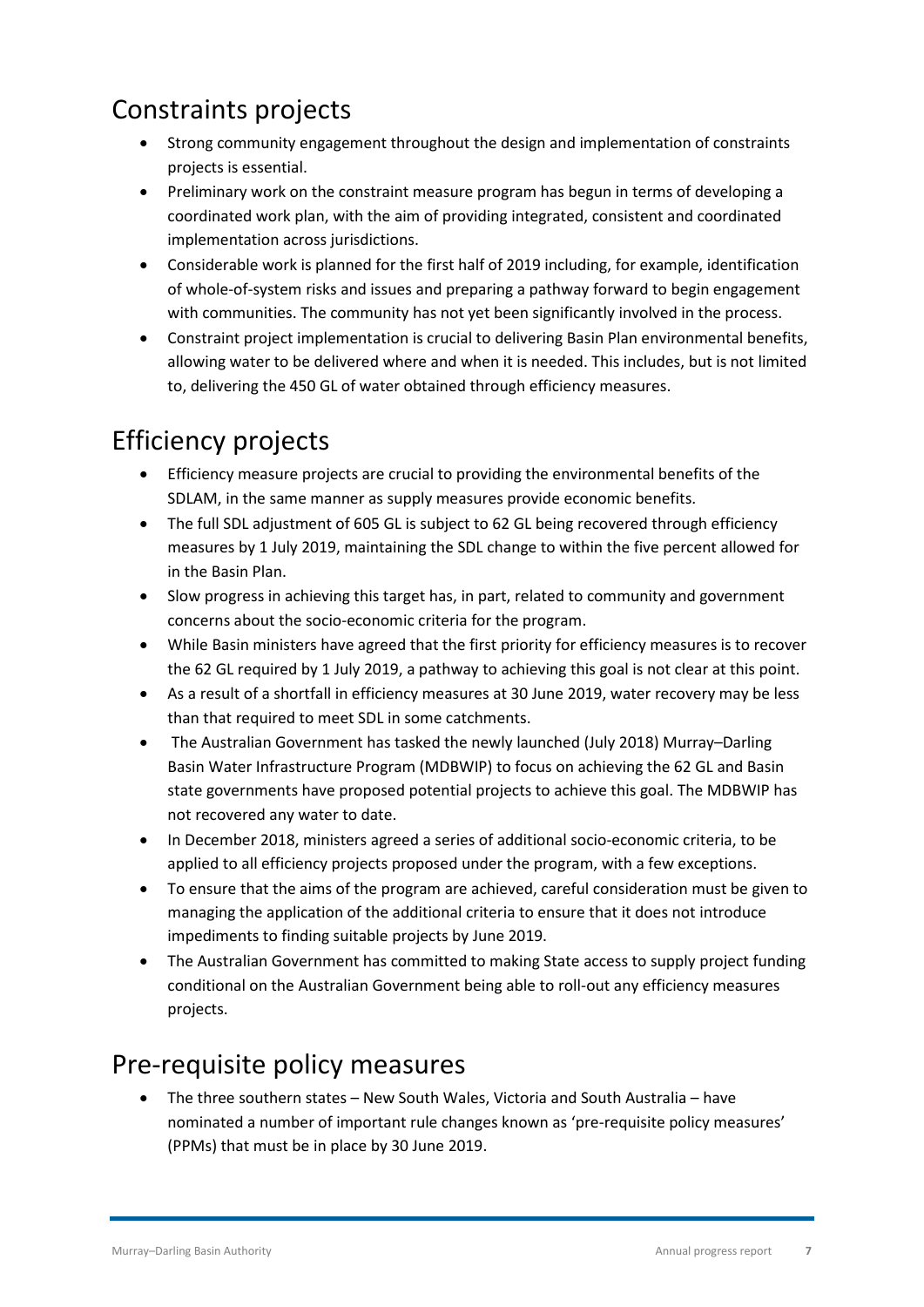- These measures assume a level of protection and coordination for water for the environment modelled as part of the Basin Plan, and also the SDLAM. If PPMs are not effectively implemented, this will be a key matter for reconciliation.
- The MDBA is providing preliminary comments on PPM implementation, where documentation has been provided by Basin state governments. Formal assessment will begin in March 2019.
- The MDBA is closely monitoring the effective implementation of PPMs and will make an assessment by 30 June 2019.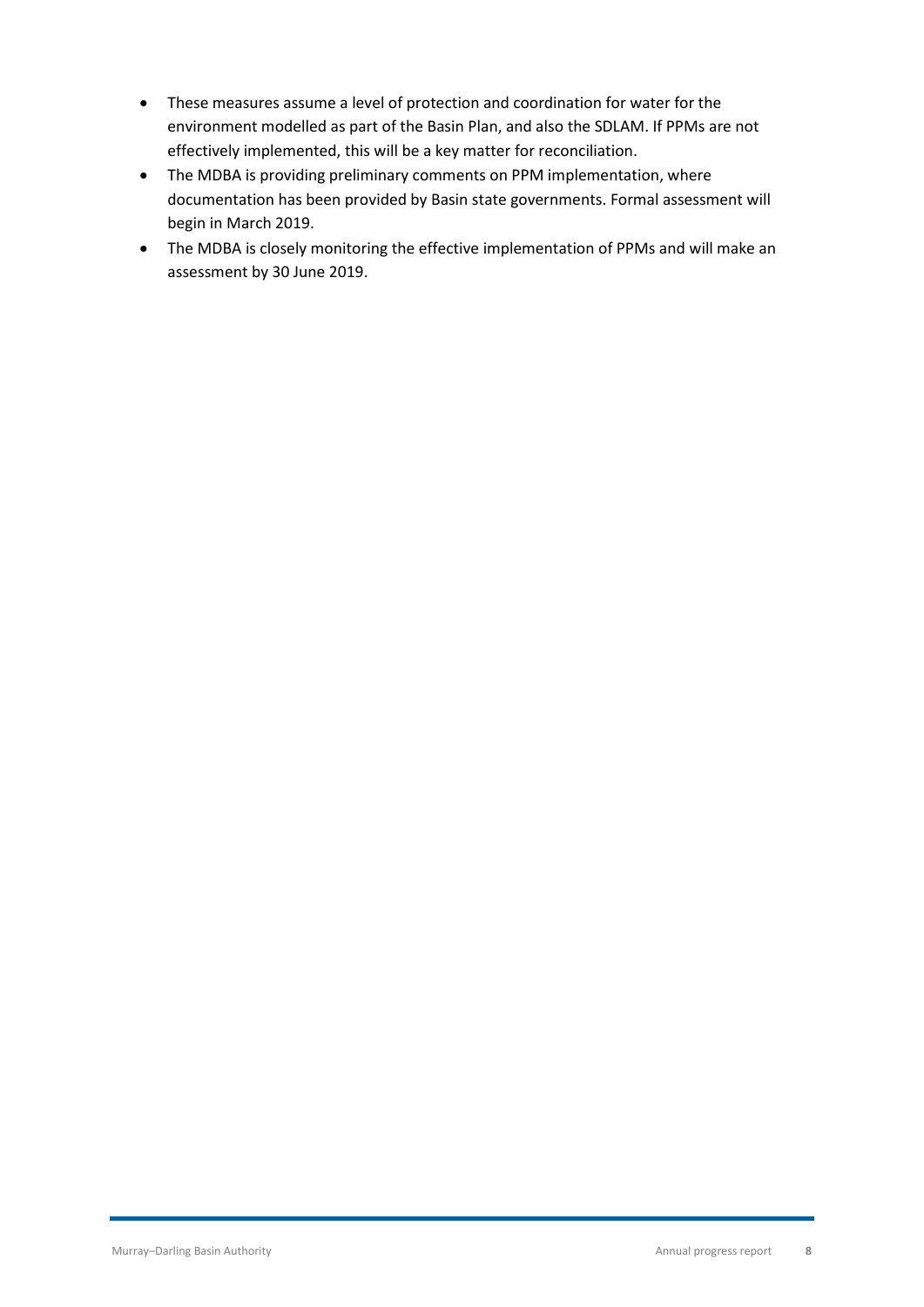## <span id="page-8-0"></span>**The SDL Adjustment Mechanism: overview**

The Basin Plan sets SDLs which specify how much water can be used in the Murray–Darling Basin, while leaving enough water to sustain natural ecosystems. To provide flexibility, the Basin Plan includes a mechanism to adjust SDLs. The mechanism requires a suite of projects to be implemented – some allow Basin Plan environmental outcomes to be achieved with less water, leaving more water in the system for other users, including households, industry and irrigated agriculture. Other projects change water use practices and save water for the environment.

The SDLAM was incorporated into the Basin Plan through a series of collaborative negotiations between all Basin governments. It was developed to apply the principle of ongoing river management improvement once the Basin Plan came into effect. As such, the SDLAM is owned by all jurisdictions, working together to achieve the intended environmental and socio-economic goals.

Adjustments to SDLs are facilitated through three elements that work together - supply and constraints projects achieve equivalent environmental outcomes with less water and thereby improve river management. Efficiency measures recover water for the environment through the more efficient use of consumptive water. All three project types interact to improve water management and the health of our rivers while supporting productive communities and industries. They are vital to making the best collective use of Australia's shared water resources.

The Basin Plan SDLAM amendment increased SDLs by 605 GL in the southern-connected Basin, based on outcomes from a package of 36 supply and constraints measures notified to the MDBA by the Basin Officials Committee. This included five constraint projects submitted as supply measures (two further constraint measures, Goulburn and Gwydir, were not notified as supply projects). The amendment also allows for the delivery of 450 GL of water for the environment through the efficiency measures notification. Supply and efficiency projects must enter into operation by 30 June 2024.

Basin state governments are responsible for delivering the supply and constraints projects, including consulting with communities on detailed design and implementation. The Australian Government Department of Agriculture and Water Resources (DAWR) provides funding for supply and constraint projects and manages the efficiency measures program (Murray–Darling Basin Water Infrastructure Program), working in conjunction with the Basin state governments on some program elements.

In 2017 the MDBA undertook a determination of the SDL adjustment available from supply projects, as notified by Basin governments. Moving forward the MDBA will also provide technical advice and assistance to jurisdictions on an ongoing basis, based on its available expertise in river operations and management. The MDBA also has a key role in monitoring the integrity of SDLs and the operation of the adjustment mechanism. It will make a decision on whether it considers that the package of SDLAM projects, as delivered, provides the environmental outcome determined in 2017. If at any point the MDBA considers that this will not be the case, it will undertake a reconciliation process to evaluate the difference and adjust SDLs to reflect actual environmental outcomes delivered.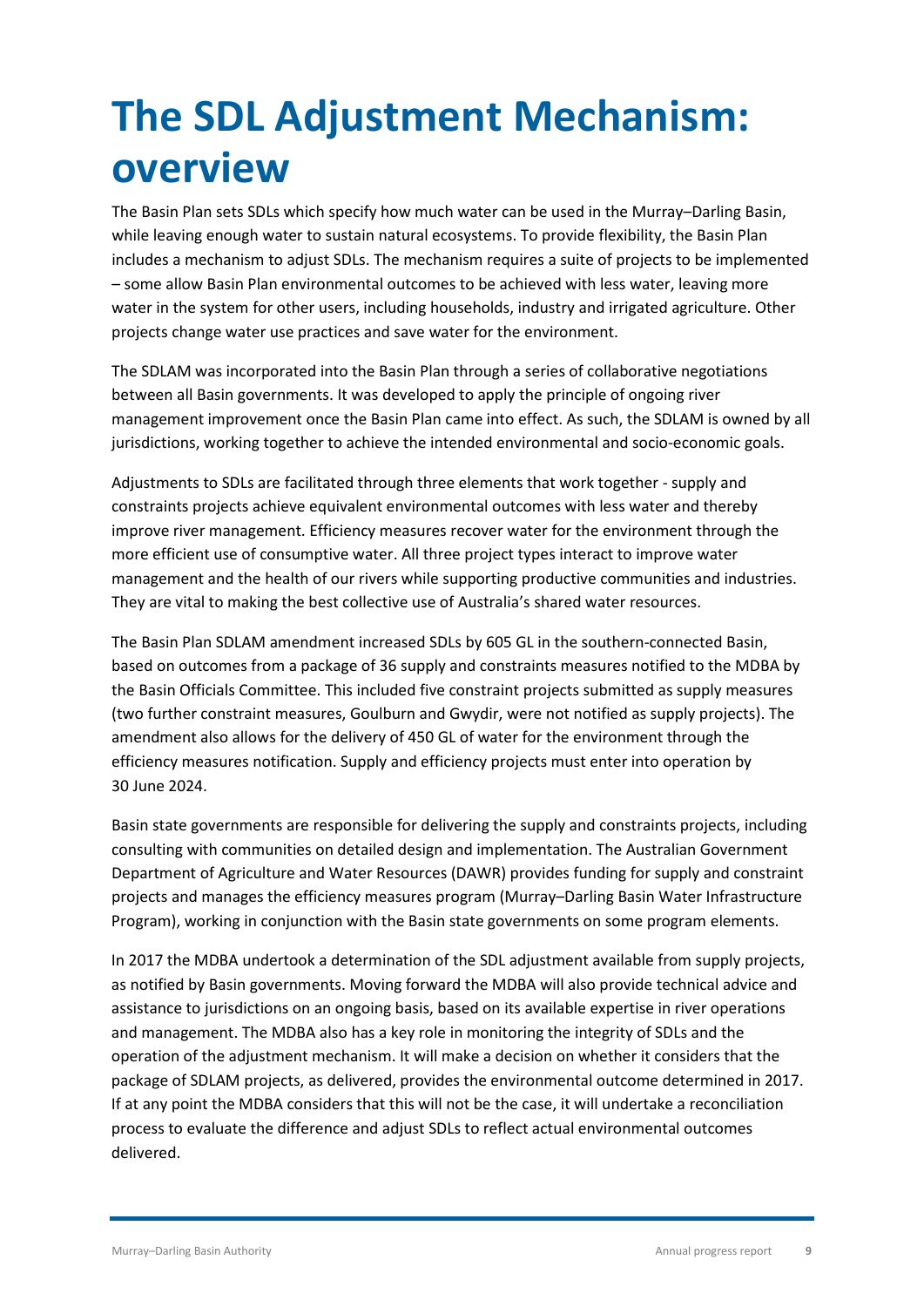This is just the start—in years ahead projects will be further refined and implemented. Community input and involvement, along with technical and practical on-ground knowledge, will inform projects as they progress, noting some have been in operation or consulted on for some time, while others are in relatively early stages. Projects must also be approved under relevant state and Australian Government regulations (for example the NSW *Environmental Planning & Assessment Act 1979*, the *NSW Fisheries Management Act 1994*, and the Commonwealth *Environmental Protection and Biodiversity Conservation Act 1999* and *Native Title Act 1993*). All elements of the SDLAM—supply, constraint and efficiency measures—are designed to be interrelated and work together to achieve the intended outcomes under the Basin Plan. They each present their own benefits and challenges. Equal prioritisation is required for the delivery of all elements of the SDLAM, requiring the cooperation and coordination of all Basin governments.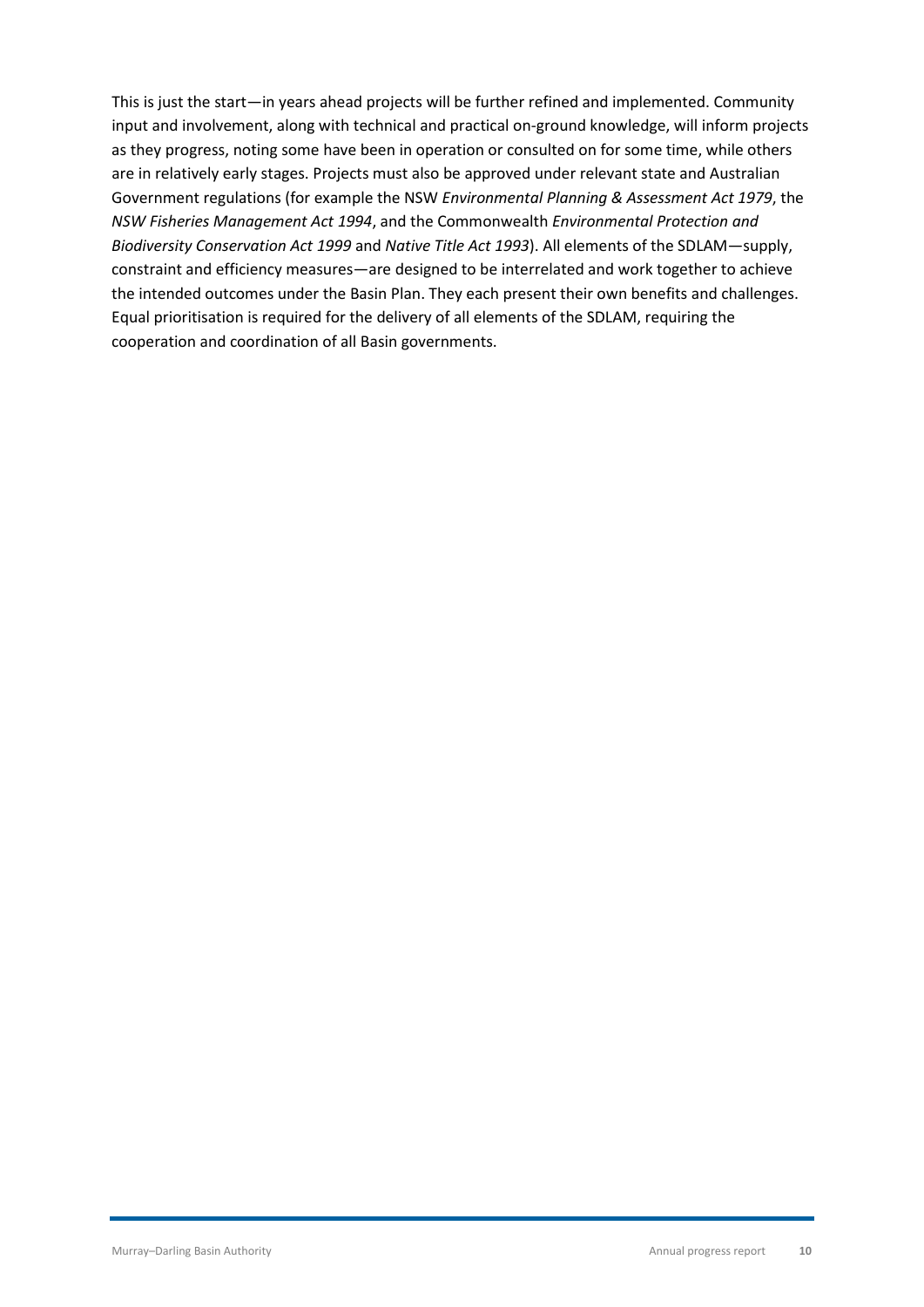# <span id="page-10-0"></span>**Supply measures**



Supply projects allow the Basin's rivers to be managed more efficiently to deliver water for the environment. They must deliver equivalent or better environmental outcomes compared to those achieved under 2012 Basin Plan settings, using less water. This water remains in the river for consumptive use, such as irrigated agriculture, and allows SDLs to increase.

Supply projects represent an opportunity to improve river management arrangements designed and put in place before held environmental water entitlement delivery was part of everyday operations. They can streamline the way the river is operated or build environmental infrastructure works.

In some cases, this is a significant chance to rethink the way we operate the system. For example the Menindee Lakes Water Saving project provides the first opportunity in over 50 years to improve the way that the Menindee Lakes system is managed. The project has multiple objectives, including improving the reliability of low flows in the Lower Darling River and supporting fish breeding. There is a long way to go in design and delivery, and as for all projects, community input will be critically important to get the best outcome.

### <span id="page-10-1"></span>Funding and program governance

There have been positive initial steps in project planning for supply measures as a package, however progress overall has been slow. Funding arrangements and governance frameworks for some supply and constraint projects between the Australian Government and Basin state governments were, in part, delayed by a motion to disallow the SDLAM amendment to the Basin Plan, as funding during the disallowance period of several months could not be certain. Other projects, for example rule changes and the South Australian infrastructure projects, were funded through different sources and able to continue in development and implementation.

On 21 June 2018, the Australian Government established a two-stage funding approach for supply and constraints projects. Relevant ministers signed a Stage 1 funding agreement to underpin the initial stage of project funding on 14 December 2018. The Australian Government and relevant Basin state governments agreed to work cooperatively to finalise funding schedules under this agreement by the end of February 2019. At the end of stage 1, each project will be reviewed to determine progression to Stage 2, implementation. Funding through a National Partnership Agreement (NPA) for implementation, which includes physical on-ground works and acquisition of easements (for constraints measures) will be considered as part of Stage 2.

The funding delay has compressed the timeline for implementation, which may pose a risk for the full delivery of some of the more complex and detailed projects. The two-stage approach and review process are key mechanisms for Basin governments to collectively manage project risks, including a shortfall in the supply contribution. The initial stage enables Basin state governments to continue to develop their projects, while providing further time for Basin governments to agree arrangements for a range of key implementation matters. At this time, negotiations are still underway between Basin state governments and the Australian Government to resolve issues around stage one project funding, prior to the release of funding under the new arrangements.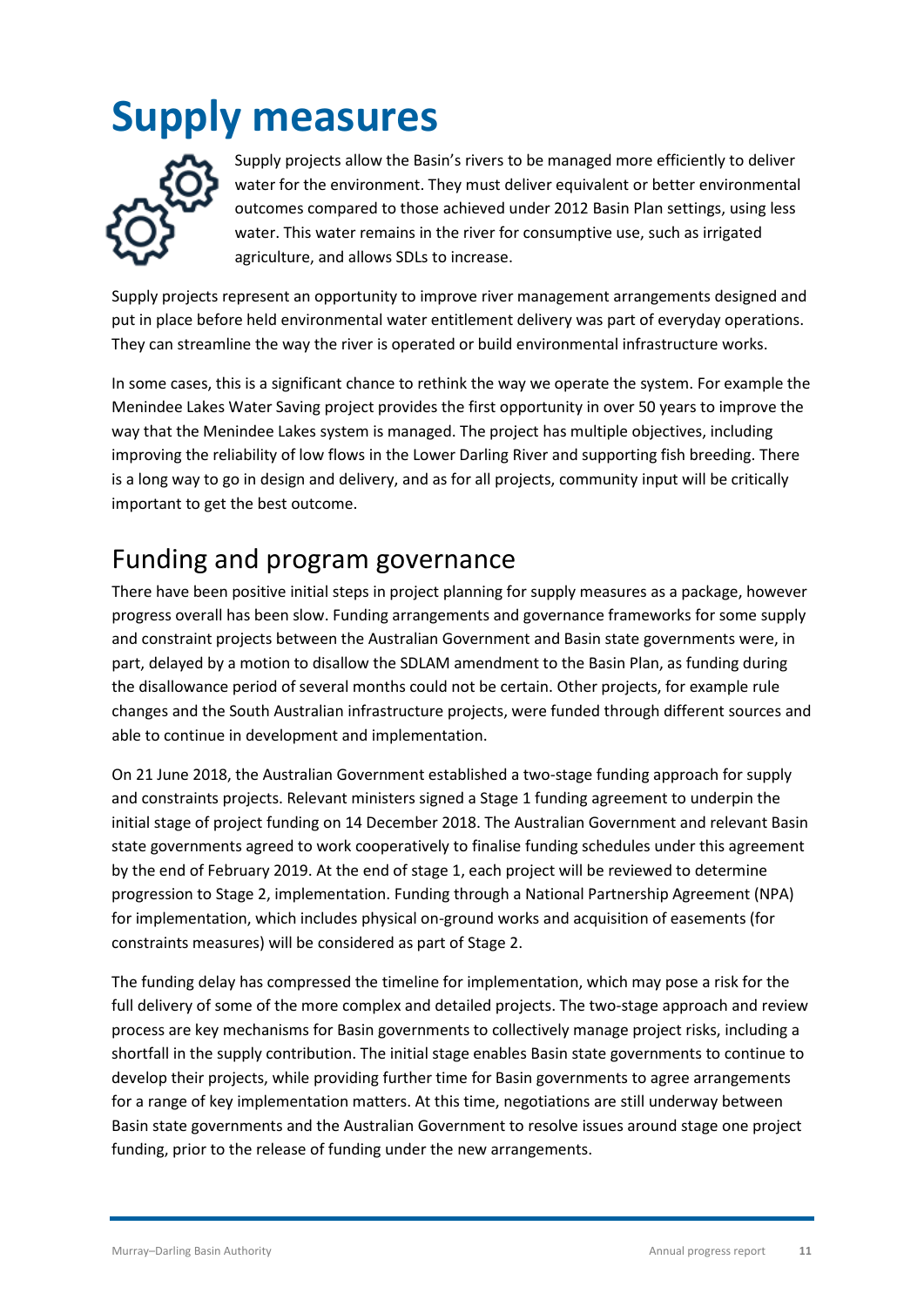While there has been no SDLAM specific committee responsible for the oversight of project implementation since 2018, due in part to the delays noted above, the Basin Officials Committee has continued to provide overall oversight of the package. Basin governments have agreed to establish an Adjustment Implementation Committee (AIC) to monitor implementation of supply and constraints projects, consisting of members from Basin governments and the MDBA. The primary objective of the AIC will be to deliver, and manage risks to, the 605 GL offset from the SDLAM package. Terms of reference have been discussed and an interim Chair appointed. The AIC is expected to hold its inaugural meeting in early 2019.

Project-specific interjurisdictional committees are in place and have been working together on some of the more complex projects, including those with the potential to deliver the most benefits. These are the NSW Menindee Lakes Water Saving Project Interjurisdictional Working Group, NSW Menindee Lakes Water Saving Project Interagency Working Group, interim Enhanced Environmental Water Delivery working group and Constraints Management Working Group.

#### <span id="page-11-0"></span>Individual project progress

There has been progress on some supply projects, although this is not consistent, noting that some projects have been funded and established for a number of years, for example, The Living Murray environmental works projects, the Riverine Recovery Project, the South Australian Riverland Floodplain Integrated Infrastructure Project, the South-East Flows Restoration Project and Phase 1 of the Flows for the Future Project.

NSW has re-commenced consultation on the Menindee Lakes Water Saving project, and has also held community and stakeholder meetings on its projects in the Murrumbidgee region. Victoria's nine environmental works projects are at various stages of development, from concept to detailed design. The Victoria/NSW rules changes projects, based on several years of operational trials, need to be finalised to become operational, including undertaking community consultation as appropriate. Most projects in South Australia are well progressed, as noted above, with some nearing completion.

Work on the multijurisdictional Enhanced Environmental Water Delivery project has been slow. A Stage One funding proposal is currently being developed for the multijurisdictional Enhanced Environmental Water Delivery project to support project initiation, detailed design and planning. As noted in the constraints section, community consultation on implementation has been minimal to date.

Individual project progress can be found o[n the MDBA website.](https://www.mdba.gov.au/basin-plan-roll-out/sustainable-diversion-limits/sdl-adjustment-proposals-state-projects)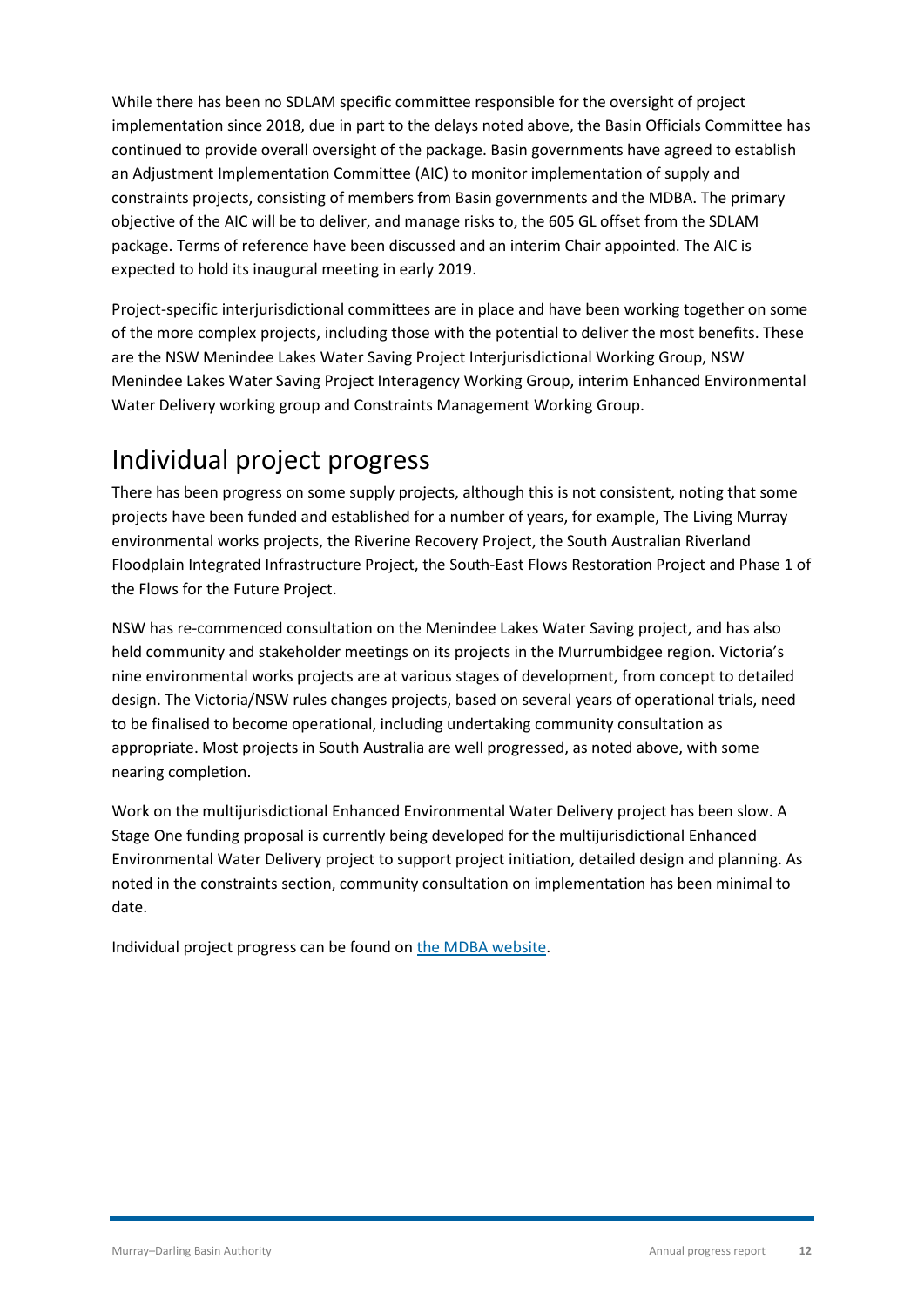### <span id="page-12-0"></span>Community engagement

The MDBA considers that the level of engagement and transparency has been insufficient. Community consultation was a requirement of business case development, and the MDBA has continuously advocated for improved transparency and community engagement in the ongoing development and implementation of all SDLAM measures. While recognising state commitments to improved engagement, the MDBA notes that improvements need to occur throughout the design and implementation process. Once projects move into the design phase, Basin state governments must work with local communities and affected landholders to ensure that projects consider local needs.

#### <span id="page-12-1"></span>Commitments package

On 7 May 2018, the Australian Government made a number of commitments as part of its agreement with the Federal Opposition to secure passage of the SDLAM amendment through Federal Parliament. Commitments relating to supply projects include:

- **Annual technical workshops on progress in implementing the package of measures that form the SDLAM.** The MDBA held its [first annual SDLAM technical workshop](https://www.mdba.gov.au/publications/mdba-reports/sdl-adjustment-projects-technical-workshop-outcomes) on 28 June 2018. Attendees were presented with information on projects, the assessment process, and how the MDBA will be monitoring performance going forward. Participants highlighted the value of a central, coordinated approach to communication and engagement, and the need for all Basin governments to consistently engage and involve First Nations in project implementation.
- **Linking payments for supply measure implementation to the cooperation of Basin state governments with efficiency measure delivery under a national partnership agreement (NPA).** The Australian Government will link payments for supply project funding to the demonstration, by a state, of full cooperation with the delivery of efficiency measures as defined under the Basin Plan. Principles and criteria to include in the NPA for this purpose have been discussed by Basin governments, but are not yet settled. No funding can be rolled out until all matters relating to the NPA are resolved, potentially creating delays to project roll-out.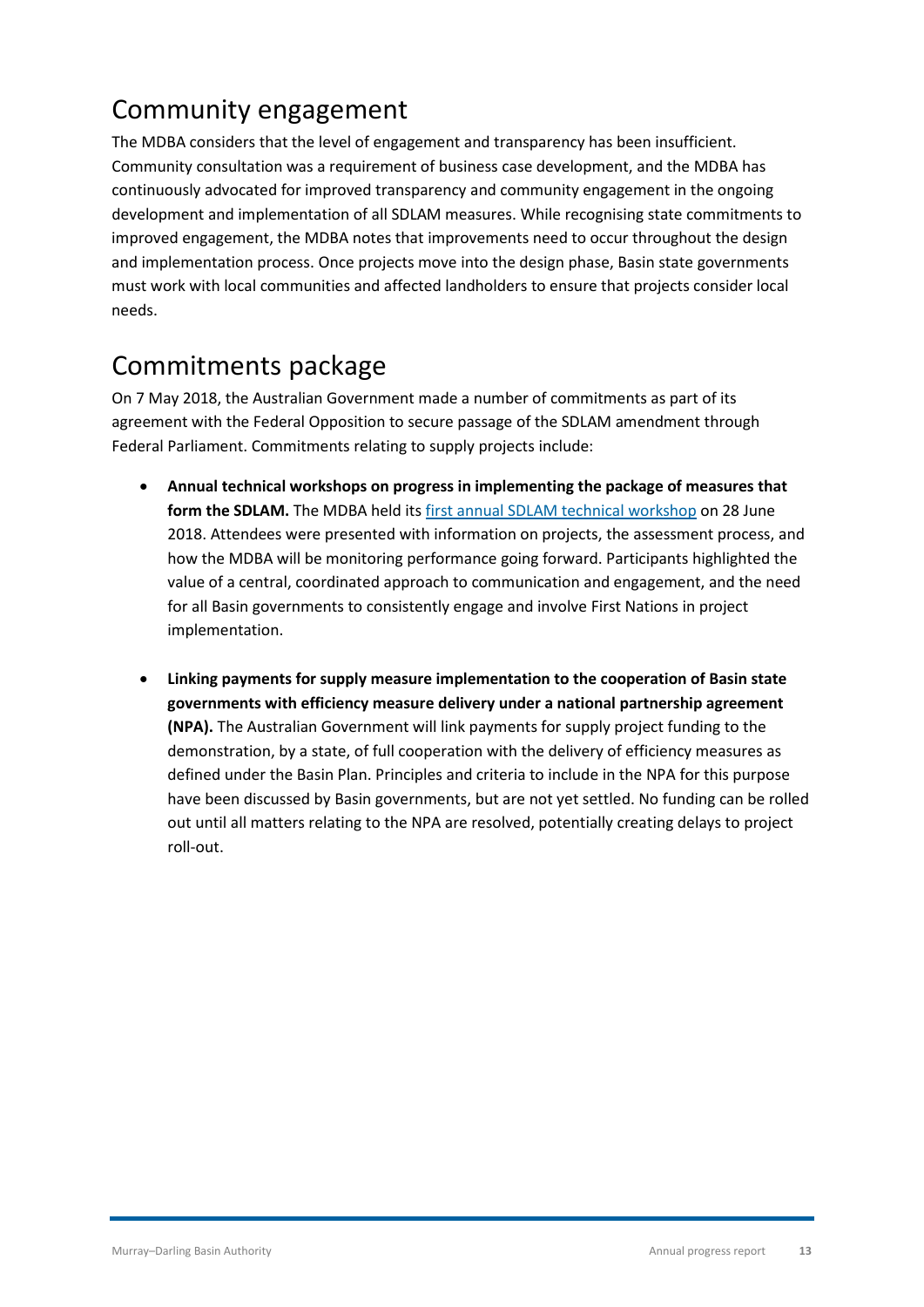# <span id="page-13-0"></span>**Constraints projects**



Basin governments collectively recognise that the river system can be better managed to optimise the use of available water. Constraints projects aim to overcome some of the physical barriers that impact water delivery in the system. They can include changes to physical restrictions such as crossings and low lying bridges, or changes to river operating practices and rules that restrict how much water can be put down a river. Current constraints significantly

reduce the ability to deliver water for both the environment and for consumptive purposes.

Constraints projects allow water managers more flexibility in releasing and moving water through the system where it is needed, when it is needed, to maximise outcomes from the flows. While the Basin Plan provides environmental benefits even if constraints are not removed, relaxation of system constraints is crucial to maximising Basin Plan benefits for enhanced ecosystem management throughout the Basin.

The projects are a significant contributor to the 605 GL adjustment to the SDLs achieved through SDLAM supply projects, and are also needed to achieve maximum benefit from water transferred to the Commonwealth Environmental Water Holder through the 450 GL efficiency measure program.

The environment is not the only beneficiary of relaxed constraints. Measures to deal with the effects of managed high flow events are also of value in mitigating the impacts of natural flooding events.

Constraints measure projects are complex, and span river reaches in New South Wales, Victoria and South Australia. The reaches include:

- Hume to Yarrawonga (Murray)
- Yarrawonga to Wakool Junction (Murray)
- Goulburn
- Murrumbidgee
- Lower Darling
- Lower Murray (South Australia)
- Gwydir.

Projects to address constraints in all areas, except the Goulburn and the Gwydir, are notified as supply projects under the SDLAM. The Goulburn in Victoria was submitted separately as a constraint project, and the Gwydir project will be further developed by the NSW state government as part of the Northern Basin Review's toolkit measures. The Gwydir was not considered as part of the SDLAM.

Proponent states are responsible for driving and delivering their individual constraints measure projects at a local-level, including consulting with communities, detailed project design and implementation. Basin state governments have agreed that no changes to flows will occur until third party impacts have been resolved in consultation with affected communities.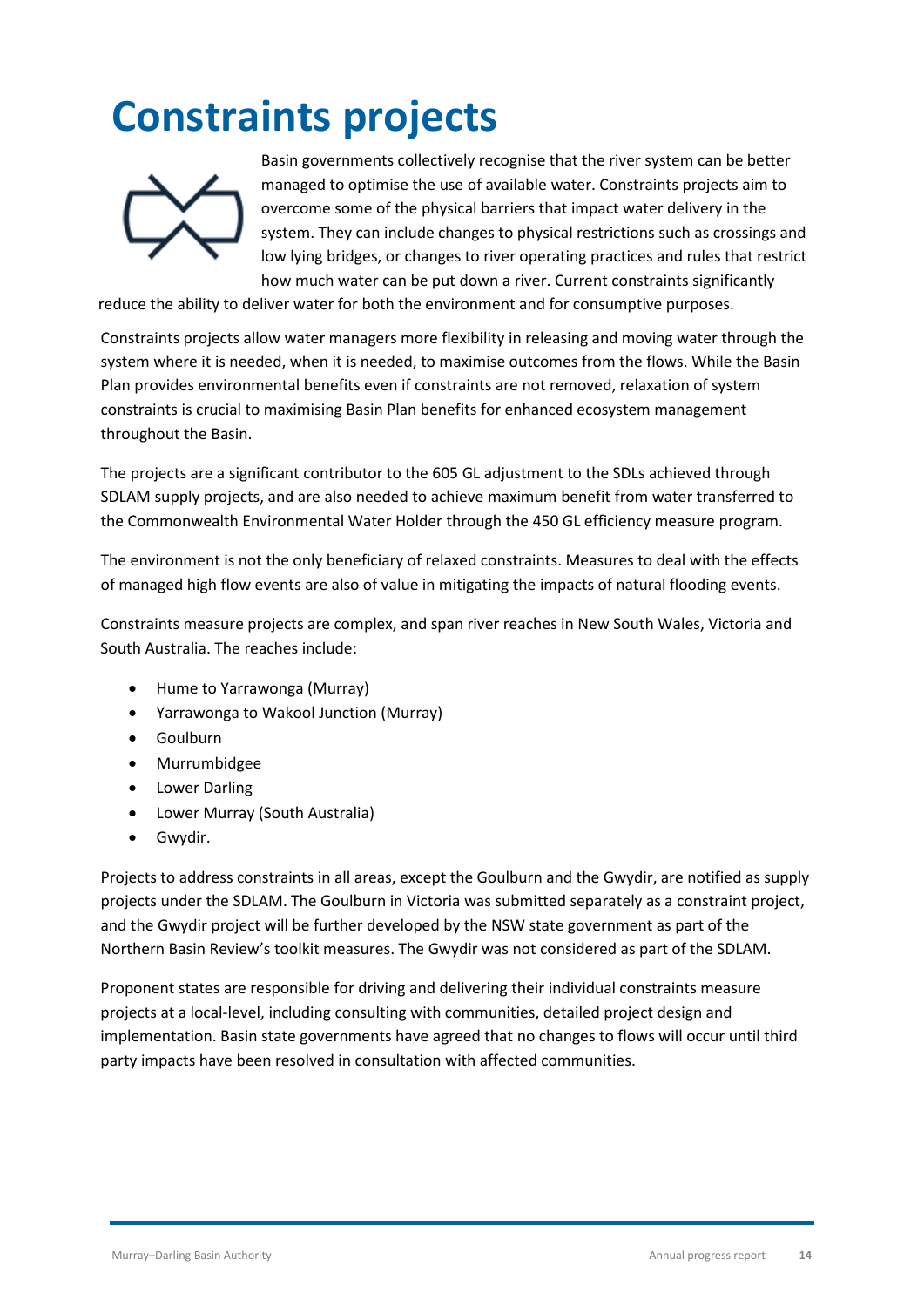### <span id="page-14-0"></span>The constraints management strategy

In 2012, Basin governments asked the MDBA to develop a strategy which 'identifies and describes the physical, operational and management constraints affecting environmental water delivery'. The MDBA's [Constraints Management Strategy](https://www.mdba.gov.au/publications/mdba-reports/constraints-management-strategy) (CMS) investigated how water can get where it's needed, when it's needed while avoiding or mitigating impacts to riparian landholders, communities and industries. The strategy canvassed management practices and ideas worthy of further examination. Work under the strategy evolved into the development of constraint project business cases.

### <span id="page-14-1"></span>Progress to date

#### <span id="page-14-2"></span>Constraints measures coordinating work plan

In November 2017, the Basin Officials Committee re-established the constraints management working group to prepare a coordinating work plan (the work plan). Development was, at times, slow due to the complexity of gaining consensus on agreed short-term priorities in the context of differing state perspectives. The work plan was presented to Ministers for endorsement in December 2018.

The development of a coordinated approach between Basin states to constraint projects is necessary to resolve strategic issues affecting program delivery, and avoid inequity in measures offered between states. This could include, for example, inundation levee management regulation and ownership arrangements that currently differ across jurisdictions.

The work plan provides governments with a means to guide a phased implementation approach for the delivery of integrated constraints projects across the entire southern connected system between now and 2024. It establishes principles and processes to facilitate strong, responsible and informed community involvement in constraint project development and planning. The work plan indicates a considerable amount of work in the first half of 2019 to identify strategic whole-of-system risks/issues and prepare a path forward for the program, however this may not be transparent to communities without engagement in the process.

### <span id="page-14-3"></span>Challenges

Constraint projects implementation is closely linked with the Enhanced Environmental Water Delivery supply project. It may also have implications for the Lower Darling (part of the Menindee Lakes Water Saving project) and Gwydir constraints projects. Implementation of the constraints program should consider consistency in environmental water delivery approaches across all projects.

Constraints relaxation is a critical element for Basin Plan success. The projects are complex, with both significant challenges and benefits. At the December 2018 Ministerial Council meeting ministers noted the importance of genuine community engagement and support for the projects, and agreed that community concerns about the constraints program, including transparency and deliverability, are to be addressed as a priority. Implementation will require substantial engagement with riverine floodplain landholders and communities. While this extensive engagement makes the 2024 delivery timeframe challenging, maintaining public transparency and accountability is crucial to obtaining the public support needed to deliver the projects.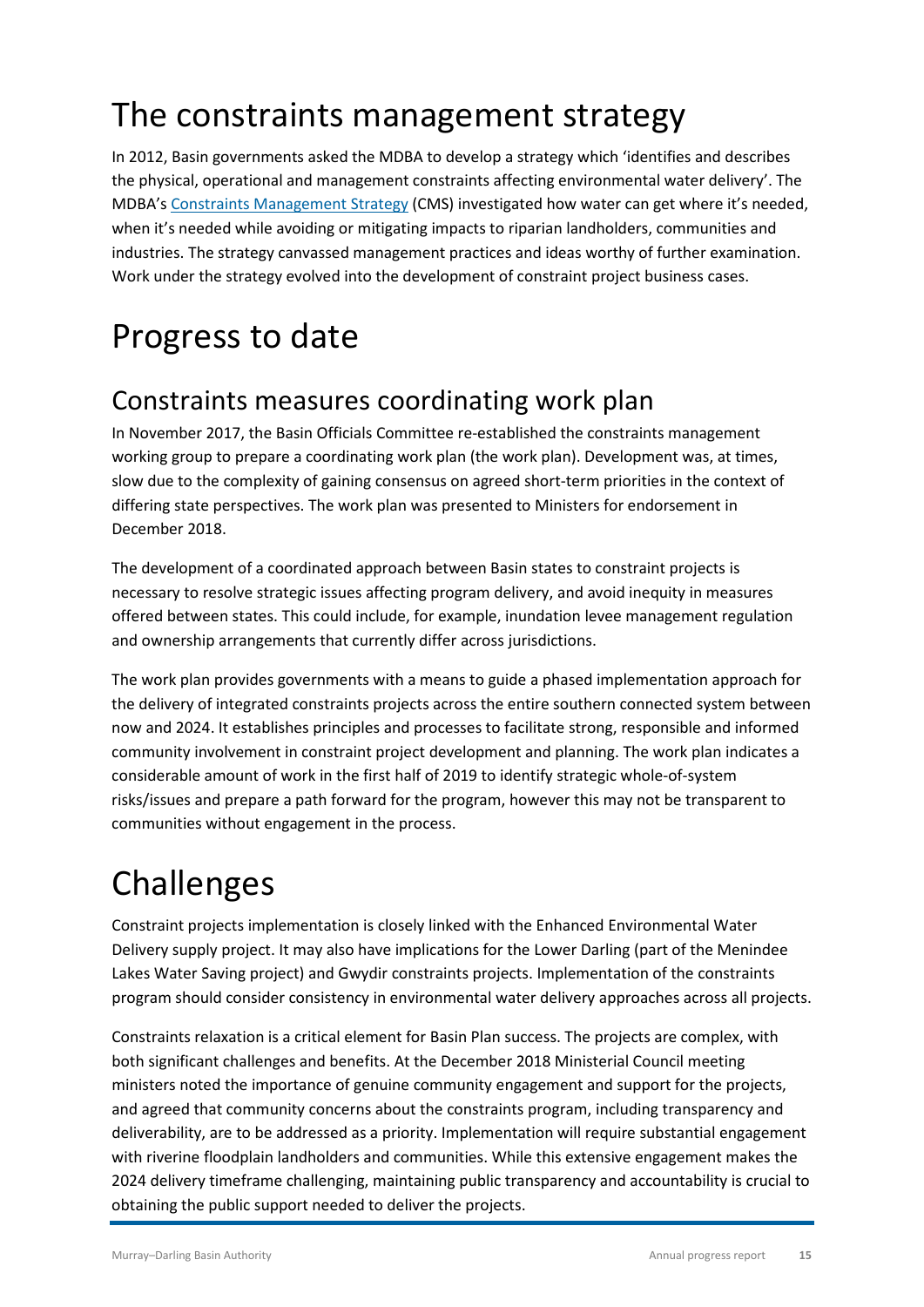# <span id="page-15-0"></span>**Efficiency measures**



Efficiency measure projects change water use practices and save water for the environment—for example, water previously lost to seepage or evaporation can be captured through lining or covering irrigation channels. The efficiency measure program (the Murray–Darling Basin Water Infrastructure Program) funds urban, industrial, off-farm, on-farm and metering projects across the Basin. Efficiency measure projects can integrate climate-resilient agricultural practices through

irrigation modernisation, and improve the water productivity of agriculture.

A total of up to \$1.575 billion in funding is currently available for projects up until 2024. These could include upgrading irrigation systems, installing water meters, water productivity improvements in manufacturing or irrigated agriculture, and more efficient urban water management practices. Basin state governments may also directly propose efficiency projects.

Efficiency projects are an integral component of the SDLAM, designed and included in the Basin Plan to work hand-in-hand with supply and constraint projects. The connectivity between all elements of the SDLAM means that the benefits of water recovered from the efficiency measure program will provide for a healthier, more sustainable and resilient river system, and will be maximised when implemented in conjunction with constraint and supply project delivery.

Under the Basin Plan, the adjustment to SDLs is restricted to five per cent (or 543 GL) of the Basinwide SDL. Because of this, the efficiency measures program must recover 62 GL by 30 June 2019 for the full 605 GL supply measure offset to be available from that time. For example, an efficiency measure shortfall of 30 GL would reduce the supply offset by 30 GL to 575 GL.

As a result of a shortfall in efficiency measures at 30 June 2019, water recovery may be less than that required to meet SDL in some catchments. As further efficiency measures are delivered beyond 30 June 2019, the gap in water recovery will be progressively closed. However, water use will need to comply with the relevant SDL for each water accounting year.

As part of the Basin Plan commitments package, the Australian Government has indicated that state access to supply measure funding will be conditional on the roll-out of any efficiency measure programs. These arrangements are to be set out in performance milestones under funding agreements with Basin state governments, which will link payments for the supply measures delivery to states who are able to demonstrate their full cooperation with the delivery of efficiency measures as defined under the Basin Plan.

#### <span id="page-15-1"></span>Socio-economic test

The Basin Plan allows for Basin state governments to propose alternative arrangements to the socioeconomic neutrality test included in the Plan for efficiency measure projects. On 8 June 2018, the Ministerial Council asked state and territory governments and the Australian Government to develop agreed additional program criteria for efficiency measure projects to ensure neutral or improved socio-economic outcomes and avoid adverse impacts.

The Australian Government consulted stakeholders throughout the Basin in October and November 2018, on potential additional criteria for the program. Independent consultants, Sefton's, were engaged to assist in the public consultation meetings and prepare an independent report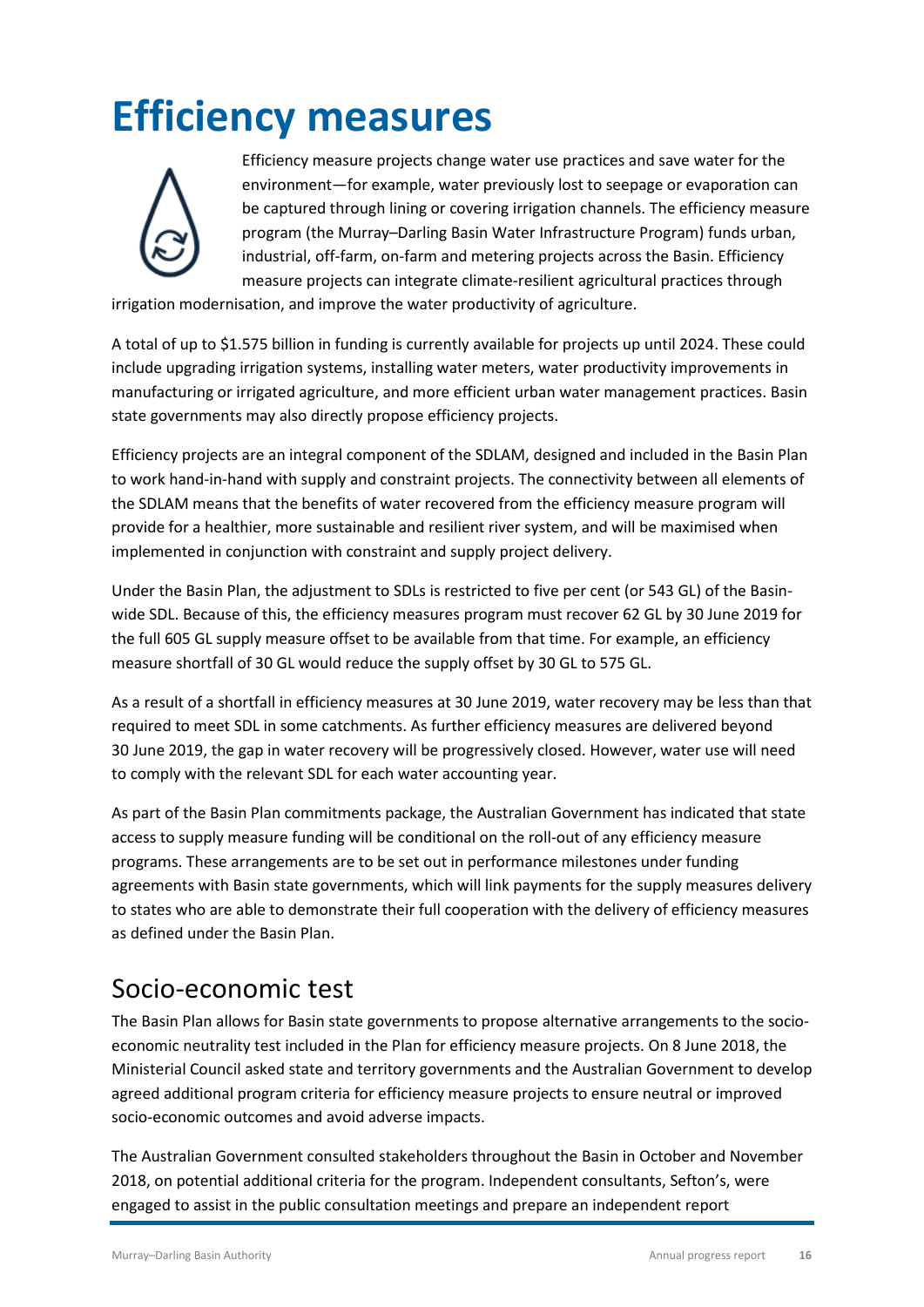encompassing the feedback received through public meetings, webinars, online submissions and surveys. The Sefton's report is now [publically available.](https://haveyoursay.agriculture.gov.au/40641/documents/95442)

Basin Ministers considered the Sefton's consultation report at the Murray-Darling Basin Ministerial Council meeting on 14 December 2018. The Ministerial Council agreed [additional socio-economic](https://haveyoursay.agriculture.gov.au/40641/documents/95243)  [criteria](https://haveyoursay.agriculture.gov.au/40641/documents/95243) to be applied to all efficiency measure projects that are part of the 450 GL, except for the Adelaide desalination project and Coorong environmental works in South Australia and the ACT Healthy Waterways project.

Basin Ministers also agreed that states will each establish a process to assess projects against the agreed socio-economic criteria to ensure their compliance. Projects will then be submitted to the Australian Government for assessment.

#### <span id="page-16-0"></span>Progress to date

Progress in the delivery of the efficiency program to date has been troublingly slow.

The South Australia pilot of the Australian Government On-Farm Further Irrigation Efficiencies Program (COFFIE program) operated from September 2016 to October 2018 and aimed to contribute 2 GL by December 2018. 1.9 GL has been contracted to date (with 0.5 GL on the register). This leaves over 60 GL to be recovered by 30 June 2019 for the full 605 GL supply adjustment to be realised at that time.

Ministers agreed in June 2018 that the first priority for efficiency measures was to recover the 62 GL required by June 2019 to ensure that the full 605 GL offset comes into effect from that date. The Murray–Darling Basin Water Infrastructure Program was launched on 13 July 2018, and consistent with the Ministerial Council decision, the program sought tenders for urban, industrial, off-farm and water metering infrastructure projects Basin-wide. To date, the program has sought proposals for on-farm infrastructure projects in Queensland, South Australia and the Australian Capital Territory, but has not yet recovered any water.

At the 14 December 2018 Ministerial Council meeting, Ministers agreed to additional socioeconomic criteria aimed at ensuring efficiency measures were delivered in a way that did not create adverse socio-economic impacts. The program is now available on-farm Basin-wide. Contract negotiations with existing tenderers are progressing with the intent to re-open the call to new tenders in February 2019 with the additional criteria.

At the June 2018 and December 2018 Ministerial Council meetings, Basin Ministers committed to a suite of projects within each state that could contribute towards the 62 GL target. The Australian Government agreed to fund the following projects or initiatives, subject to the provision of business cases by jurisdictions that meet the requirements of the Australian Government's assessment:

- Facilitators within regional NSW to help design industry and community led projects to help improve resilience to the extremes of climate. This could include urban, off-farm, on-farm and industrial projects.
- Opportunities for efficiency measures in Queensland that benefit the northern Basin.
- A project to investigate the contribution that the Adelaide Desalination Plant and other urban and industrial projects building on the existing South Australian on-farm irrigation efficiency pilot.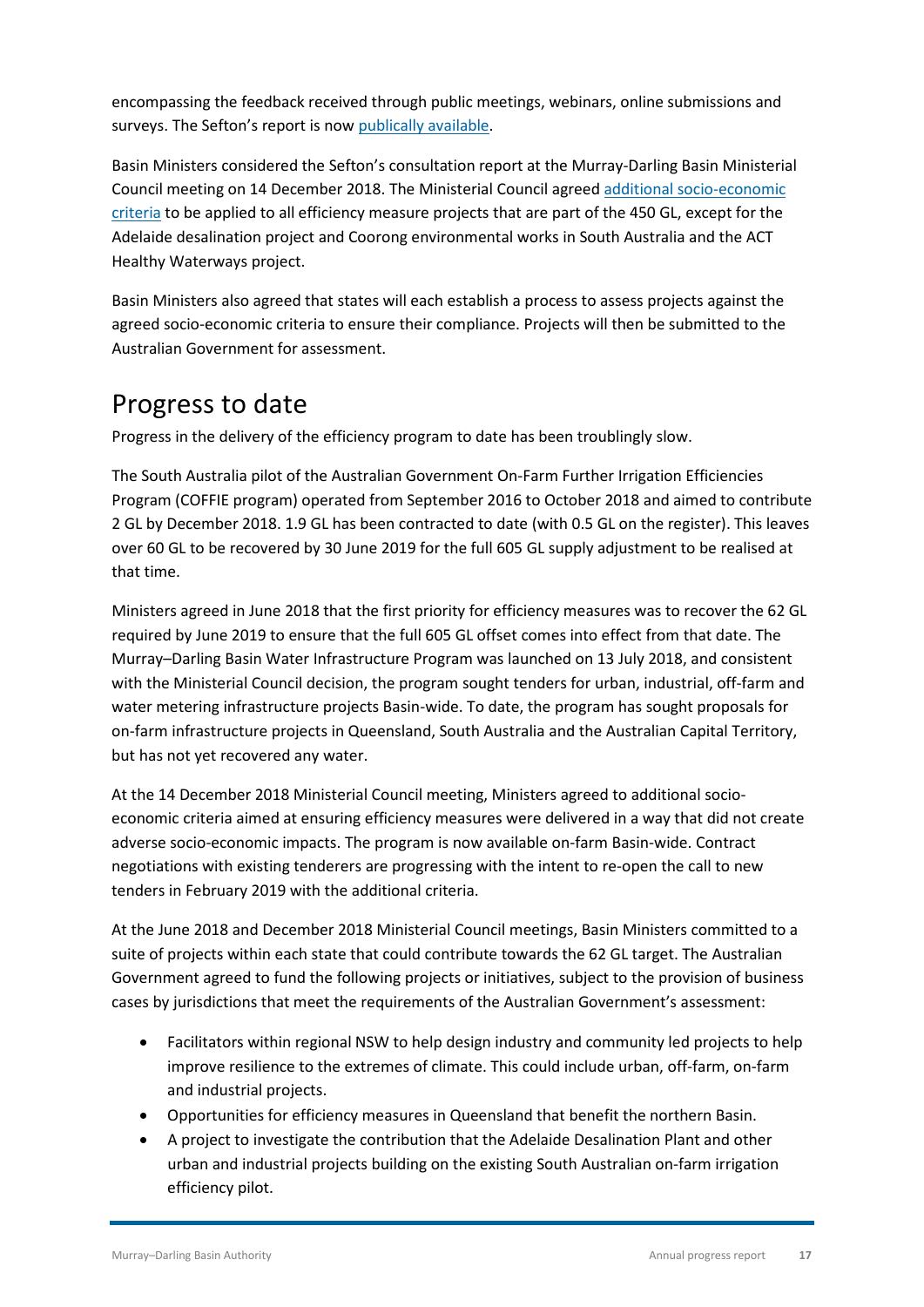- Victoria's Northern Water Infrastructure prospectus, estimated to yield up to 9 gigalitres (GL) from Shepparton East Modernisation, Mitiamo Stock and Domestic, System Savings and Sunraysia distribution channel upgrades.
- A project to investigate an efficiency measure contribution in the ACT from urban water efficiency infrastructure projects, combined with waterway restoration, catchment management, revised water conservation measures and planning controls.

Ministers also agreed the new socio-economic criteria will not apply to the Adelaide desalination project, Coorong environmental works and the ACT Healthy Waterways projects.

To maintain momentum and encourage further uptake of efficiency measures, the Australian Government will commence an engagement program across the Basin to raise awareness of the opportunities available to stakeholders and build understanding of the environmental benefits of the program. Program uptake and delivery relies on Basin governments building social licence and understanding for the program and for the Basin Plan more broadly. The Australian Government, in consultation with Basin state governments, is engaging with relevant water management authorities, key stakeholders and communities to work on these issues.

Basin ministers have agreed that officials are to develop an efficiency measures work plan through to 2024 to achieve the remaining water recovery of 450 GL.

#### <span id="page-17-0"></span>Challenges

A balanced approach must be taken to the efficiency measure program so that the new criteria are managed in a way that ensures that the neutral or positive socio-economic outcomes, sought under the Basin Plan, can be achieved.

The new criteria have secured agreement from the Ministerial Council for all Basin states to participate in on-farm efficiency measures. However, to achieve the aims of the program in line with Ministerial commitments, careful consideration must be given to managing the application of the new criteria so that adverse impacts are avoided, but at the same time the complexity and administrative burden for proponents is not increased. Consistent with the Ministerial Council decision not to increase red tape, governments will need to work together to ensure there are no impediments to finding suitable projects.

A pathway to achieving the 62 GL by 30 June 2019 is not clear at this point. With any shortfall in achieving this amount, and lower SDLs as a result, the relevant state would need to manage levels of take to the lower SDL at that point. This may result in a consequential impact on the Australian Government's ability to achieve the remaining water recovery target by 30 June 2019.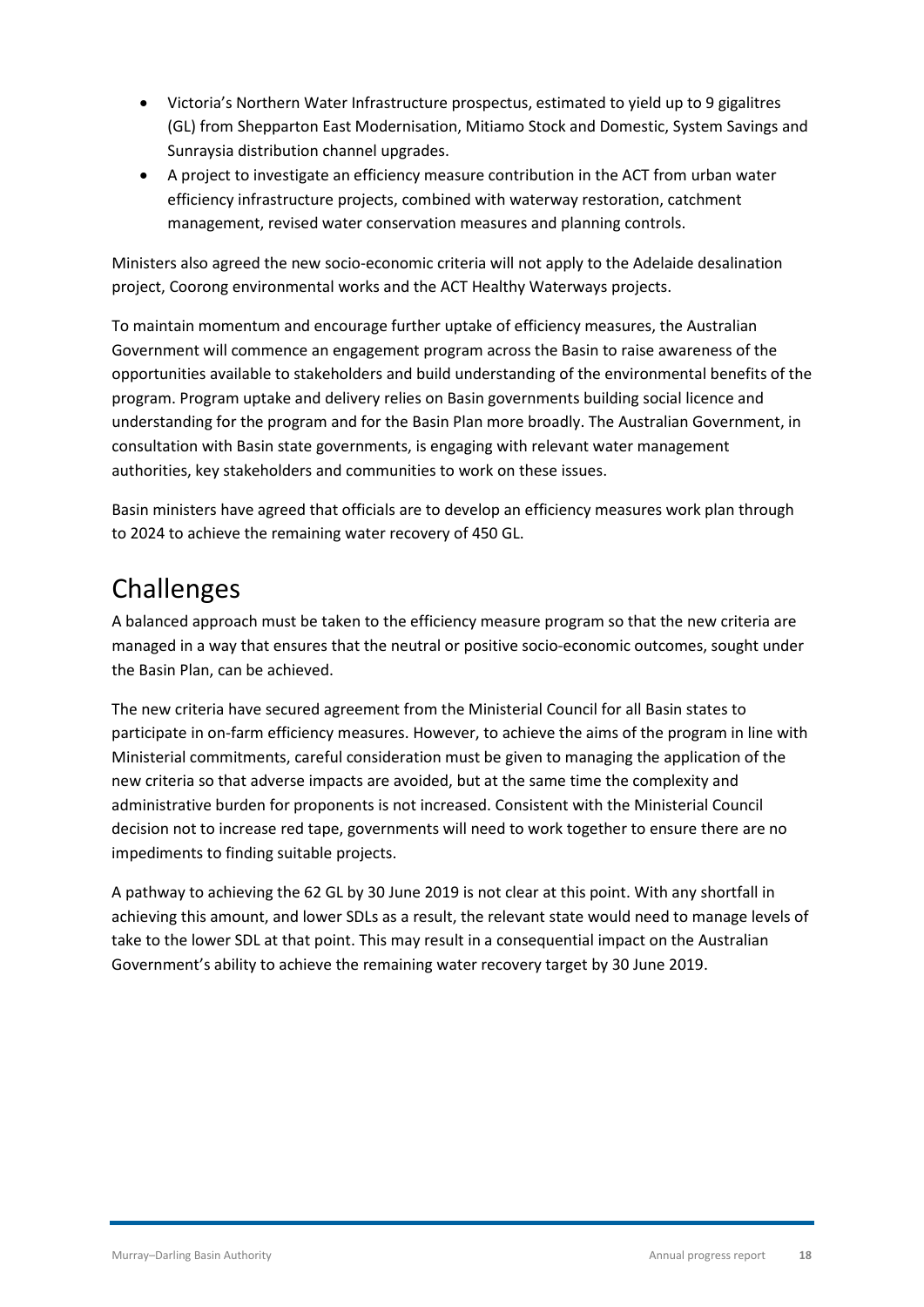# <span id="page-18-0"></span>**Prerequisite Policy Measures (PPMs)**

In developing the Basin Plan, the MDBA included an assumption in its modelling that rivers will be managed to maximise environmental outcomes with the water available, without impacting on the reliability of other water users. This was based on an exploration by Basin state governments of multi-site environmental watering trials for the River Murray. Consistent with policies adopted in those trials, the two key outcomes assumed in the Basin Plan were:

- a) environmental water flows throughout the length of the river, and between rivers; and is protected from extraction, re-regulation or substitution; and
- b) the release of water for the environment is allowed on top of other in-stream flows, effectively, 'piggybacking' held water releases on unregulated events.

These outcomes are described in the Basin Plan as unimplemented policy measures (referred to now as pre-requisite policy measures (PPMs)) under s 7.15. PPMs are expressed as two key policy assumptions:

- a) credit environmental return flows for downstream environmental use
- b) allow the call of held environmental water from storage during unregulated flow events.

PPMs are 'activated' during the operation of the SDLAM. The benchmark model established for the Basin Plan, and used as the basis for SDLAM modelling, assumed that PPMs were fully implemented. For the SDLAM determination of the adjustment outcome, the Basin Plan obliges the MDBA to remove any unimplemented PPMs from the benchmark model to the extent that the measure, at the time of the SDLAM determination, is not expected to, or did not, come into effect by 30 June 2019.

The MDBA's assessment of whether PPMs were expected to come into effect by 30 June 2019 was based on PPM implementation plans submitted to the MDBA in 2016–2017 by relevant Basin states (the three southern states—New South Wales, Victoria and South Australia). The Basin Officials Committee asked the MDBA to coordinate the PPM Implementation Plan for the River Murray on behalf of Basin state governments. These implementation plans nominate a number of important rule changes to be in place by 30 June 2019 which would meet the criteria under s 7.15 of the Basin Plan. The plans were assessed and approved by the MDBA, with these assessments independently reviewed by members of the Independent River Operations Review Group.

Implementing PPMs addresses the most significant operational and management constraints identified in the *Constraints Management Strategy 2013*, and improves the outcomes of both supply and constraints projects. It is critical to achieving the environmental outcomes of the Basin Plan. Failure to implement PPMs significantly reduces the SDL adjustment resulting from supply projects. This will be a key consideration in the MDBA's decision on the need for a reconciliation. Depending on the scale of failure to implement, this may result in the need for further water recovery.

In the period leading up to 30 June 2019, Basin state governments must demonstrate that PPMs have been implemented in a way that is secure and enduring, for example through operational procedure manuals, changes to the Murray–Darling Basin Agreement or other documentation. Consultation with environmental water holders in the southern Basin is required as part of this work. The MDBA must be able to determine that Basin state governments have addressed all necessary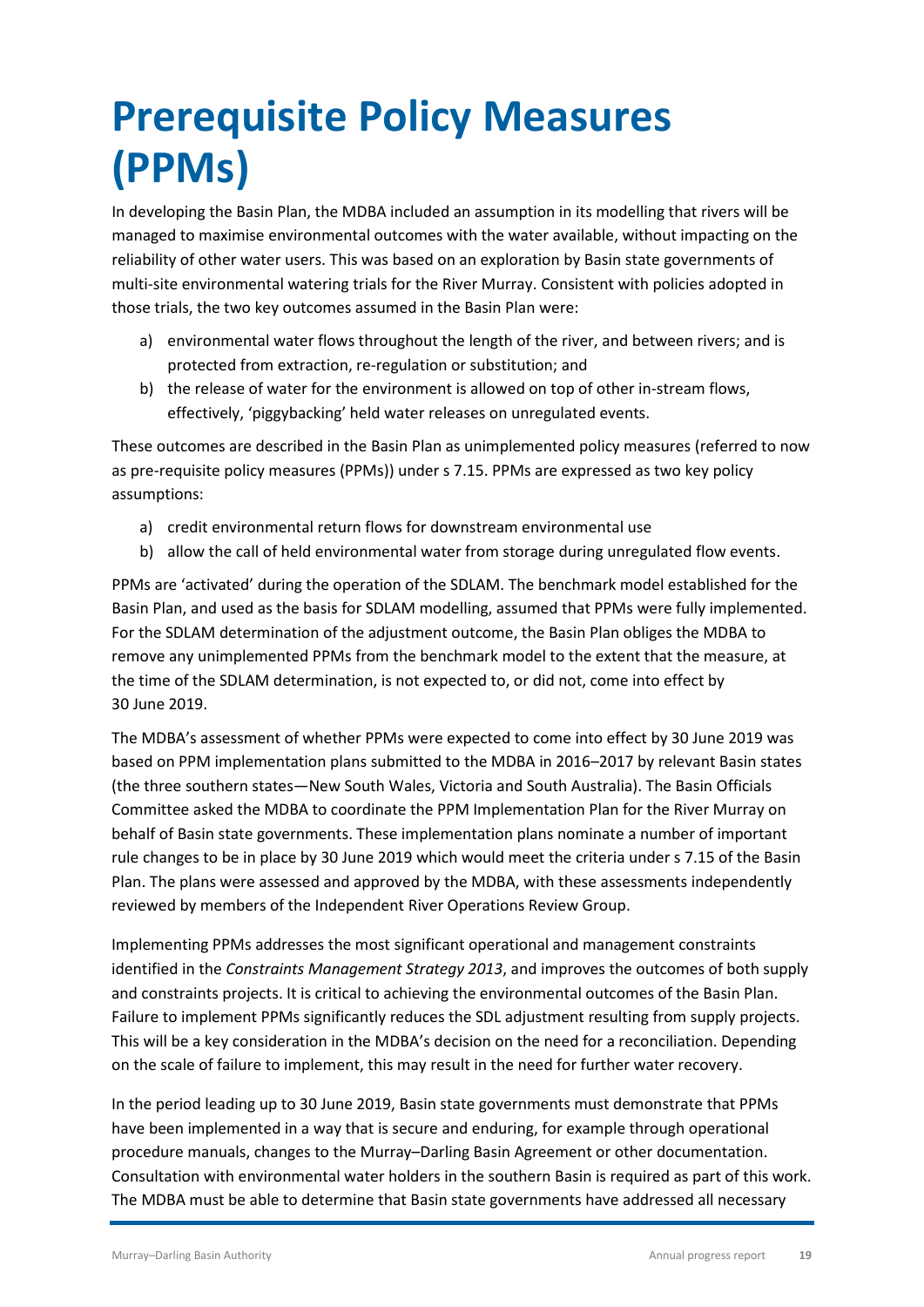policy and operational matters required for implementation, and that implementation outcomes accord with the assumptions used in SDLAM modelling. The MDBA's PPM Assessment Guidelines provide assistance to Basin state governments in implementing PPMs.

PPMs will be considered as implemented if Basin state governments can demonstrate the appropriate policy settings are in place, or will be by 30 June 2019, consistent with the assumptions in the SDLAM model. The MDBA will assess the effectiveness of state policies to address the PPM against the requirements of s7.15 of the Basin Plan.

Following the MDBA's assessment of implementation, an independent review of the assessment is to be carried out by members of the Independent River Operations Review Group (IRORG), in a similar manner to their review of MDBA assessments of PPM implementation plans.

The MDBA is monitoring the effective implementation of PPMs closely and will make an assessment by 30 June 2019. If PPMs are not effectively implemented, this will be a key consideration in the MDBA's reconciliation decision.

### <span id="page-19-0"></span>Progress

New South Wales, Victoria and South Australia have begun implementation and have, to varying degrees, provided PPM implementation documentation to the MDBA for initial comment. The MDBA is currently liaising with jurisdictions regarding the MDBA's assessment of PPM implementation, and will begin the formal assessment process in March 2019.

NSW held agency workshops on implementation and publically consulted on PPM arrangements in August 2018 and November 2018 through Stakeholder Advisory Panels for the Murray–Lower Darling and Murrumbidgee water resource plans. Environmental water holders, including the Commonwealth Environmental Water Holder, were consulted during development of operational procedures.

Victoria is currently working on amendments to the relevant bulk water entitlements where return flow crediting is not yet allowed for, and documenting the required operational arrangements for PPM implementation.

South Australia has prepared some broad outline documentation on how PPMs will be implemented and is working on policy and operational documentation to support this.

The MDBA is working with the New South Wales, Victoria and South Australia through the Water Liaison Working Group and state PPM implementation teams on the coordination of PPM implementation for the River Murray. This will primarily be through amendments to the Objectives and Outcomes for River Operations in the River Murray document.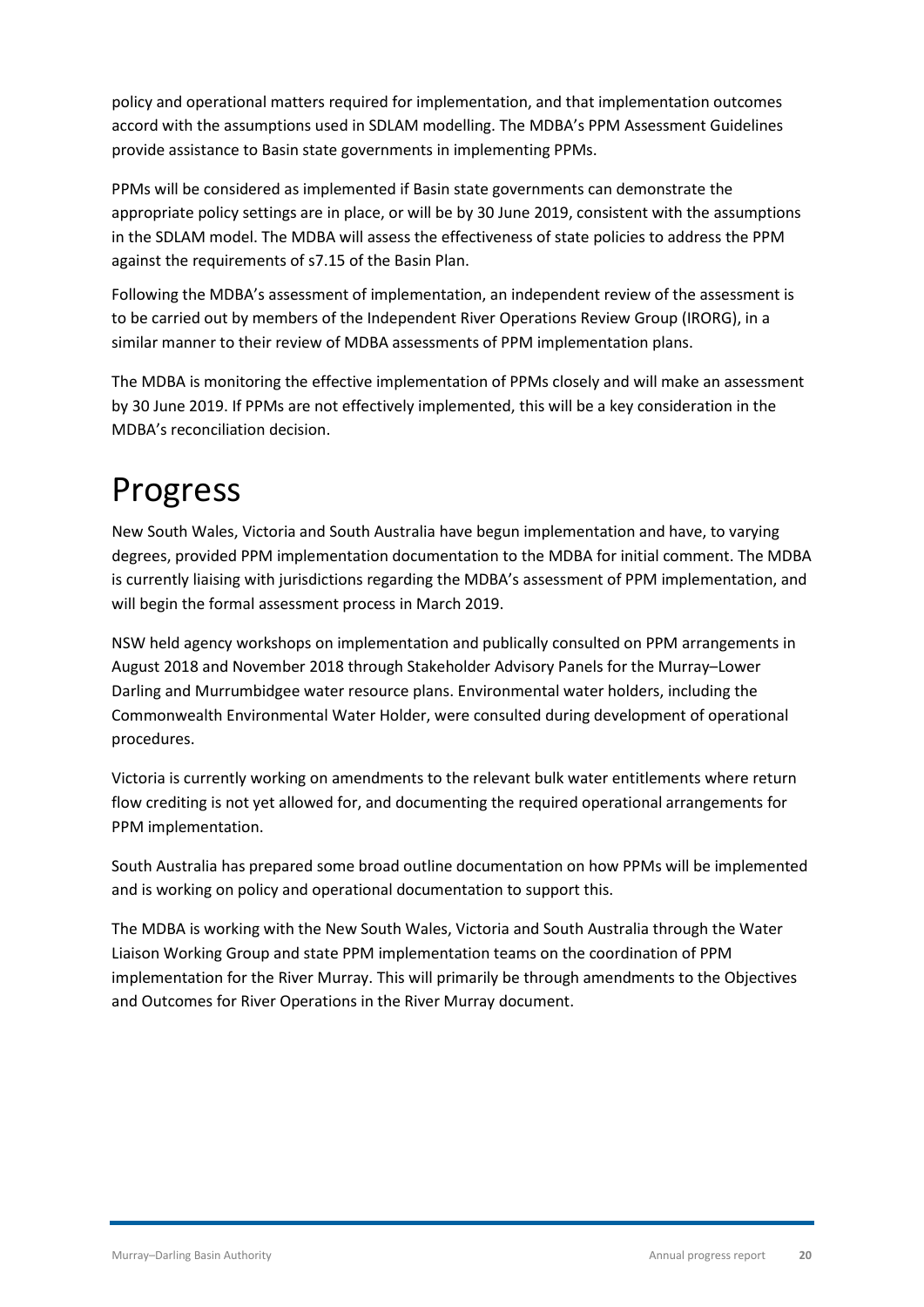### <span id="page-20-0"></span>Challenges

Where Basin state governments intend to give effect to PPMs in water resource plans, the appropriate policy and operational settings must still be in place by 30 June 2019. PPMs are not a Basin Plan accreditation requirement for water resource plans, however where referred to in these plans, this must be consistent with what was assessed prior to 30 June 2019.

It is anticipated that all measures will be submitted to the MDBA for assessment in a timely manner —the key will be to ensure submission with enough time to allow for discussion and iterations if necessary to meet the appropriate standards. At 30 June 2019 implementation must be complete and must be transparent, robust and enduring, while allowing for adaptation and improvement.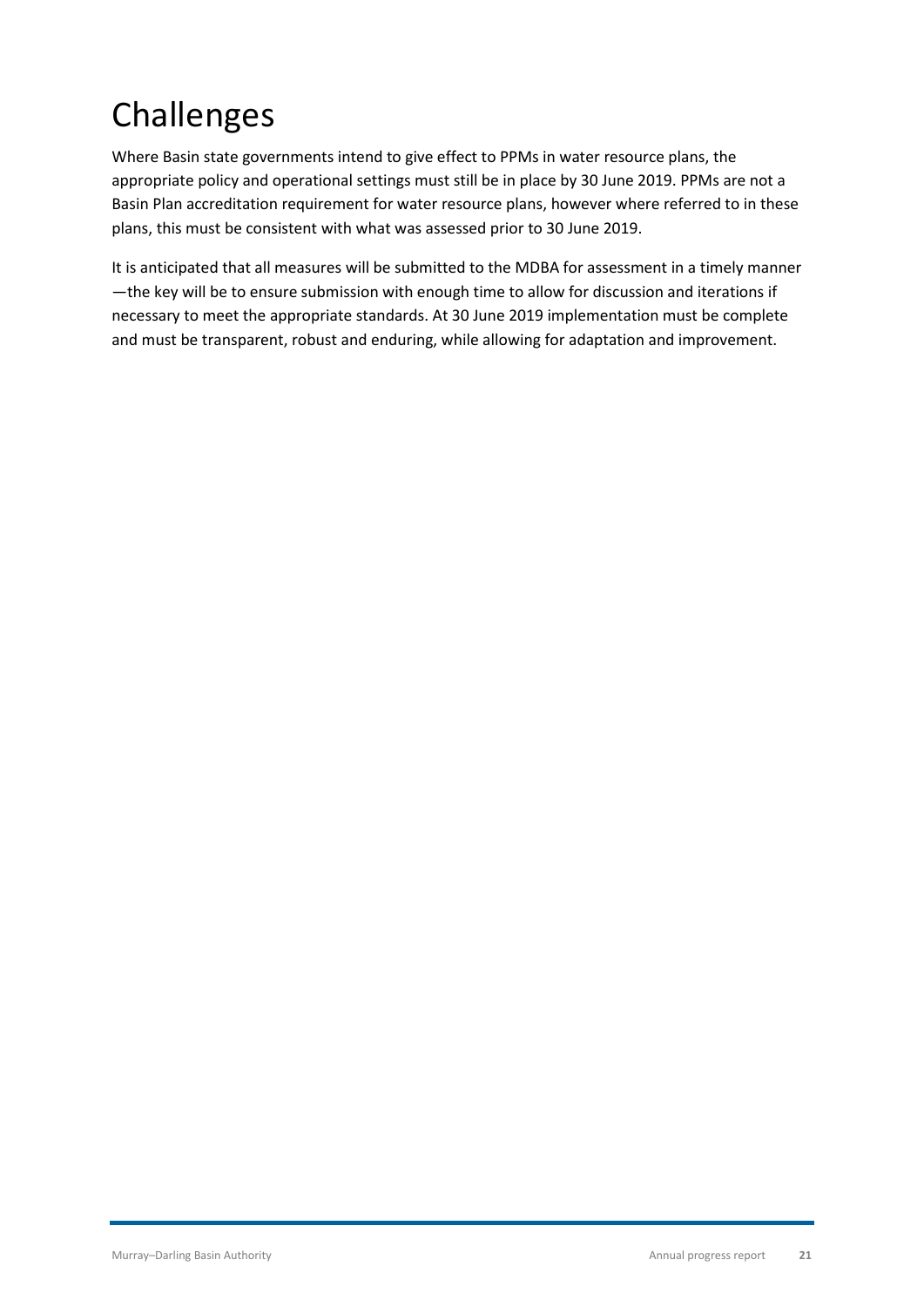# <span id="page-21-0"></span>**Reconciliation**

The MDBA must make a decision on whether it considers that the package of SDLAM projects, as delivered, provides the environmental outcome determined in 2017. If at any point the MDBA considers that the environmental outcome would be different, the MDBA has the capacity to undertake a reconciliation process, using the original methodology agreed by all Basin governments, to evaluate the difference and adjust the SDLs in Basin catchments to reflect the actual environmental outcomes delivered.

For this reason, the MDBA will continue to play a key role in monitoring the integrity of SDLs and the operation of the adjustment mechanism. This report is the first of the MDBA's public annual stocktake and reviews of program progress. Future annual progress reports will focus in more detail on monitoring project progress, and managing any issues to minimise the risks associated with delivering project outcomes within the required timeframe, as projects move further down the implementation pathway. The reports will serve three purposes:

- to provide the transparency and credibility needed for stakeholders and the community to have confidence in the SDL adjustment projects delivering the environmental outcomes committed to by each project
- to provide a level of accountability for the implementation of projects across all governments
- to best manage and minimise risks associated with delivering project outcomes.

Many of the SDL projects have important issues and risks to be resolved during the implementation phase from 2018–2024. It is clear that most projects will evolve and change, through concept trials, community and stakeholder input, and interactions between projects as they are designed and implemented.

A portfolio approach to the projects will be taken, acknowledging that it is expected that some projects may not deliver the full environmental benefits expected, and other projects may improve and deliver greater benefits, as refinements are made through learning and adaptation.

Concerns have been raised by a number of stakeholders and in the Productivity Commission's recent review of Basin Plan implementation, about the ability to deliver some of the more complex projects within the 2024 timeframe. Whilst recognising this risk, the MDBA believes that, with six years remaining for program implementation, the focus now should be on accelerating program delivery, including increased community engagement and consultation. As implementation is progressed, it will be possible to more accurately assess progress and determine if any change to projects or timeframes may be required.

The MDBA must be confident that any project changes will still deliver environmental outcomes consistent with the 2017 determination. The MDBA is committed to working with Basin governments to finalise the approach to reconciliation and annual reporting. In the initial years the MDBA intends to report progress with a focus on both the progress towards intended environmental outcomes and the timeframes for delivery. All jurisdictions have recognised the need to manage adaptively. The MDBA's approach will be aimed at supporting any necessary project changes, and track reasonable progress leading up to 2024.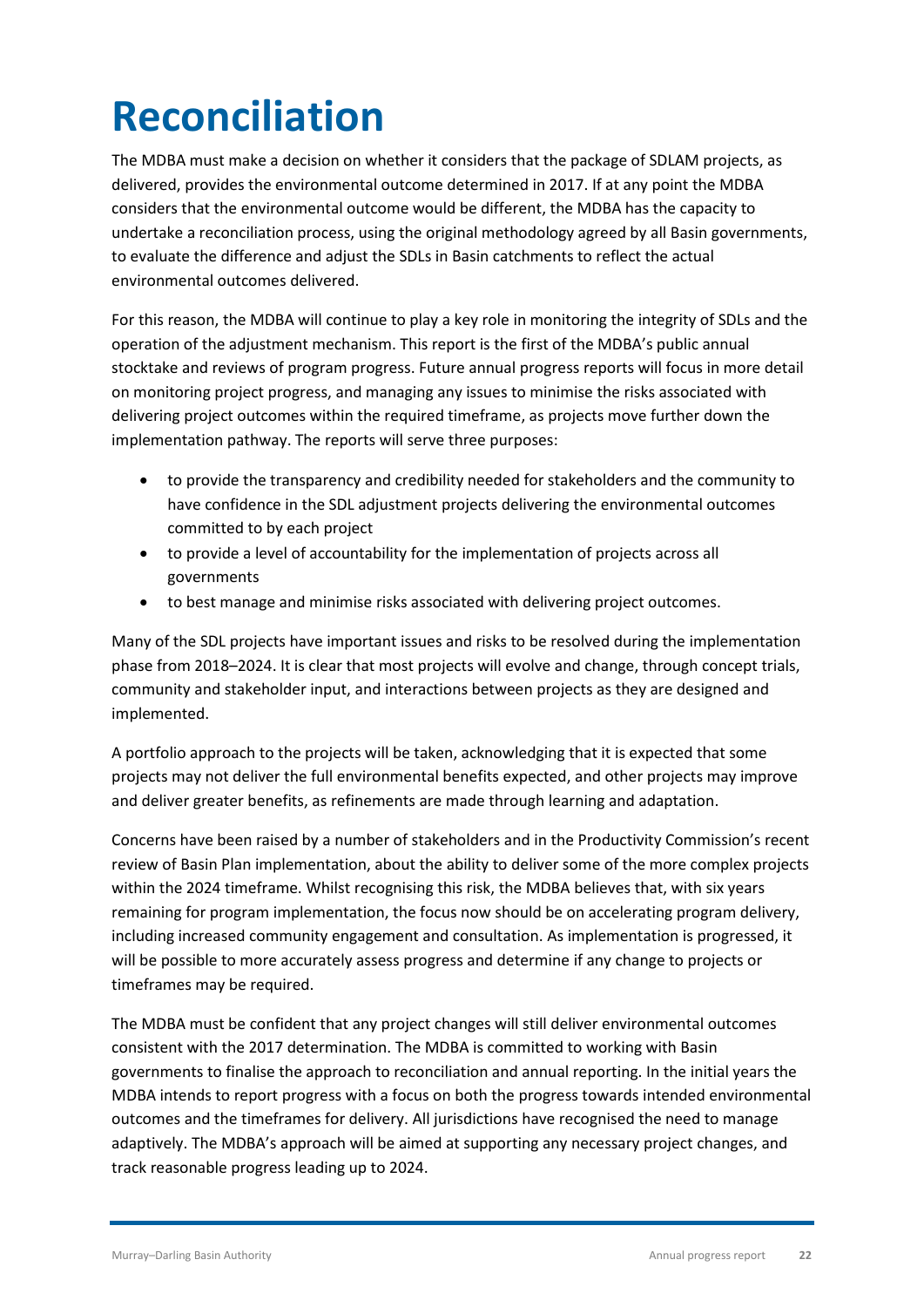# <span id="page-22-0"></span>**Path forward**

In 2017, the MDBA made its determination to increase SDLs in the southern Basin by 605 GL. This determination included a commitment from the New South Wales, Victorian and South Australian governments to design and implement SDLAM projects by 2024.

In contemplating challenges to the delivery of the SDLAM program, it is easy to lose sight of what the projects can offer communities, industry and the environment. Relaxing constraints and mitigating any third party impacts from higher managed flow levels has the benefit of also mitigating the impacts of natural flow events at the same levels. Communities can benefit through increased infrastructure projects operating in their area, providing economic opportunities for local contractors and flow on benefits from this investment. Tourism, associated with improvements to water dependent ecosystems, will also benefit.

Supply measures can achieve equivalent environmental outcomes from less water, leaving more water in the system for other users, including irrigated agriculture. In addition, the projects at an individual level will provide a range of benefits which may apply over the whole length of a river, a river reach, or at the system level.

Efficiency project reviews have consistently shown benefits to the irrigator that are broad and long lasting, such as increased crop yield and quality, improved crop flexibility and better use of labour. The projects can integrate climate-resilient agricultural practices and improve agricultural water productivity. Economic benefits can also accrue to local communities through the program's requirements for local materials and services. Project participants have reported improved irrigator confidence in the future and assistance in succession planning.

The interdependency of all elements of the SDLAM highlights the importance of all projects being delivered: supply; efficiency; and constraint measures. The MDBA fully supports all aspects of the SDLAM, as included in the Basin Plan in 2012.

It is understood that the timeframe for supply, constraints and efficiency measures is challenging. However, making judgements on extending timeframes for the projects at this stage is considered by the MDBA to be premature. At this early stage, the focus is on governments applying themselves diligently to the task, reporting regularly on progress, and considering the incentives for success.

The MDBA recognises that there is a lack of trust in some sections of the community regarding the SDLAM, in part as a result of limited publicly available information for some projects. Improvements have been made in this area, however governments need to act cooperatively to lift the level of engagement and transparency, and provide access for all stakeholders to information and ways to provide feedback. Effective consultation and engagement of local communities will be needed for all projects going forward. All evidence points to the need to bring the community along on the journey.

The MDBA remains committed to working cooperatively with all governments to ensure the SDLAM will deliver on its objectives. The hard work of implementation is ahead, and success will depend upon the collective efforts of all parties.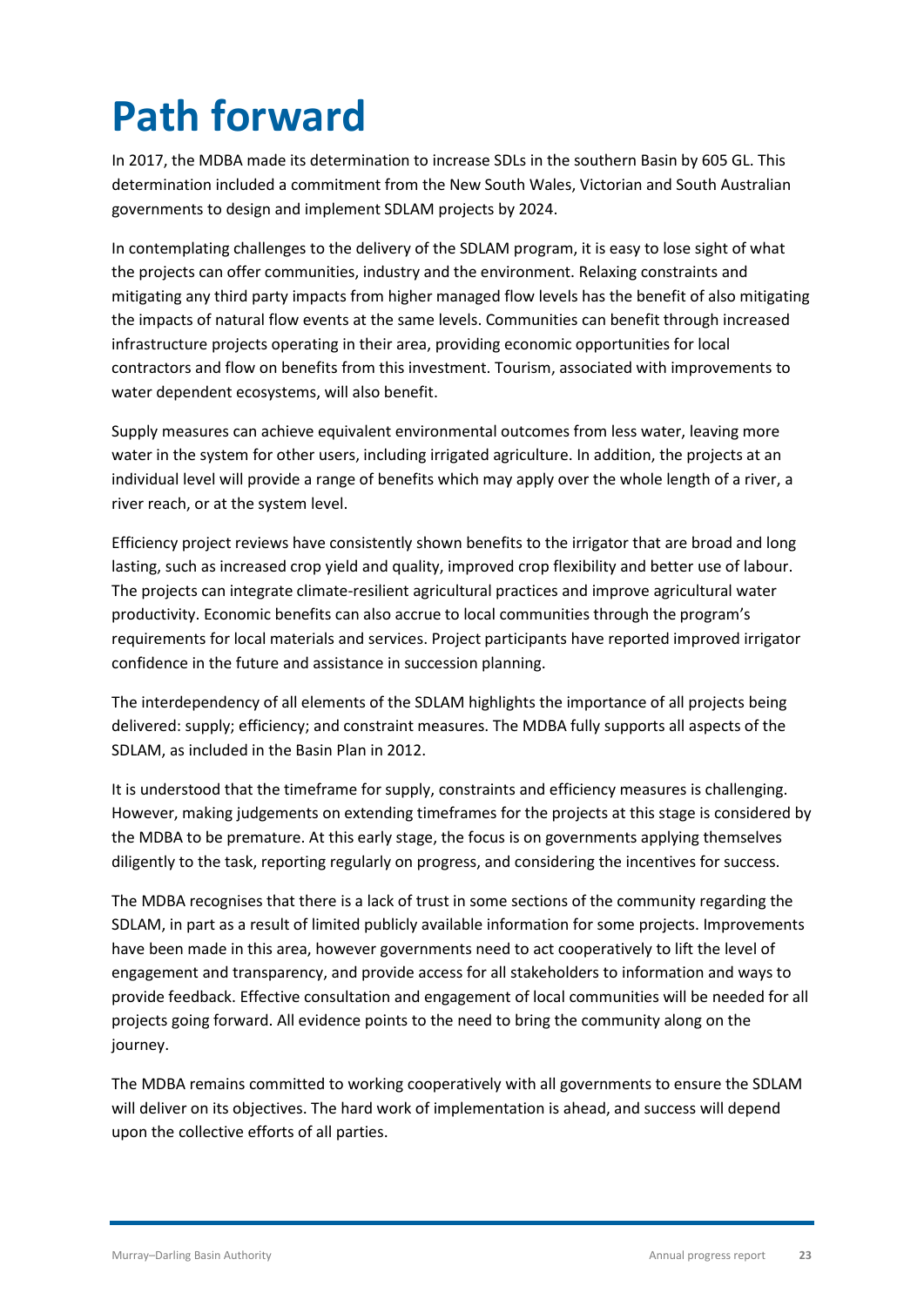# <span id="page-23-0"></span>**Supporting documentation**

The key elements of the SDLAM and a description of the MDBA's implementation of the adjustment mechanism are set out in the *Sustainable Diversion Limit Adjustment Mechanism: Draft Determination Report 2017*:

[https://www.mdba.gov.au/publications/mdba-reports/sustainable-diversion-limit-adjustment](https://www.mdba.gov.au/publications/mdba-reports/sustainable-diversion-limit-adjustment-mechanism-assessment-draft)[mechanism-assessment-draft](https://www.mdba.gov.au/publications/mdba-reports/sustainable-diversion-limit-adjustment-mechanism-assessment-draft)

In addition a range of documents supporting the adjustment mechanism can be found on the MDBA's website here:

[https://www.mdba.gov.au/publications/mdba-reports/sustainable-diversion-limit-adjustment](https://www.mdba.gov.au/publications/mdba-reports/sustainable-diversion-limit-adjustment-mechanism-assessment-draft)[mechanism-assessment-draft](https://www.mdba.gov.au/publications/mdba-reports/sustainable-diversion-limit-adjustment-mechanism-assessment-draft)

- *Summary of feedback report*
- *Benchmark conditions of development for assessment of the SDL supply contribution*
- *Modelling assessment to determine SDL adjustment volume*
- *Independent Review of Hydrologic Modelling for SDL Adjustment (by Bewsher Consulting)*
- *Independent Expert Panel Murray–Darling Basin Plan SDL Limits of Change Review*
- *Advice from the Basin Officials Committee*
- *Sustainable Diversion Limit adjustment mechanism assessment framework for supply measures*
- *CSIRO summary of the scoring method*
- *Summary of the Independent Panel's method review*

The review of the SDLAM process can be found at:

• *[SDL adjustment mechanism process review May 2018](https://www.mdba.gov.au/publications/mdba-reports/sdl-adjustment-projects-technical-workshop-outcomes)*

### <span id="page-23-1"></span>Further information

- [The Sustainable Diversion Limit Adjustment Mechanism](https://www.mdba.gov.au/basin-plan-roll-out/sustainable-diversion-limits/sdlam)
- [Sustainable diversion limit adjustment projects](https://www.mdba.gov.au/basin-plan-roll-out/sustainable-diversion-limits/sdl-adjustment-proposals-state-projects)
- [Map of SDL projects](https://www.mdba.gov.au/basin-plan-roll-out/sustainable-diversion-limits/sdl-adjustment-projects/map-sdl-projects)
- [The determination to adjust sustainable diversion limits](https://www.mdba.gov.au/basin-plan-roll-out/sustainable-diversion-limits/sustainable-diversion-limit-adjustment-mechanism-1)
- [Commitments package website -](http://www.agriculture.gov.au/water/mdb/basin-plan/commitments) DAWR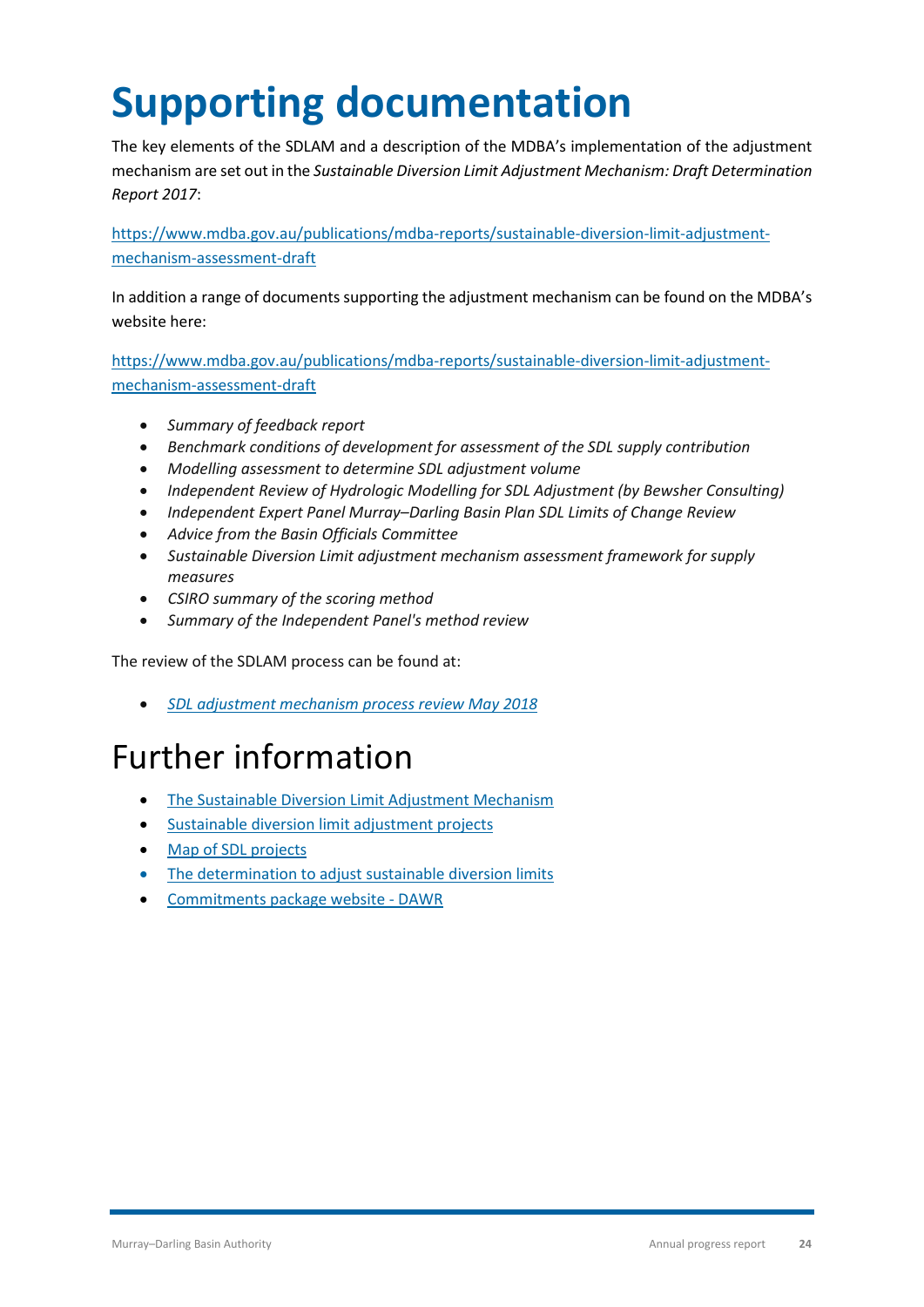

<span id="page-24-0"></span>*Map illustrating location of supply measures projects*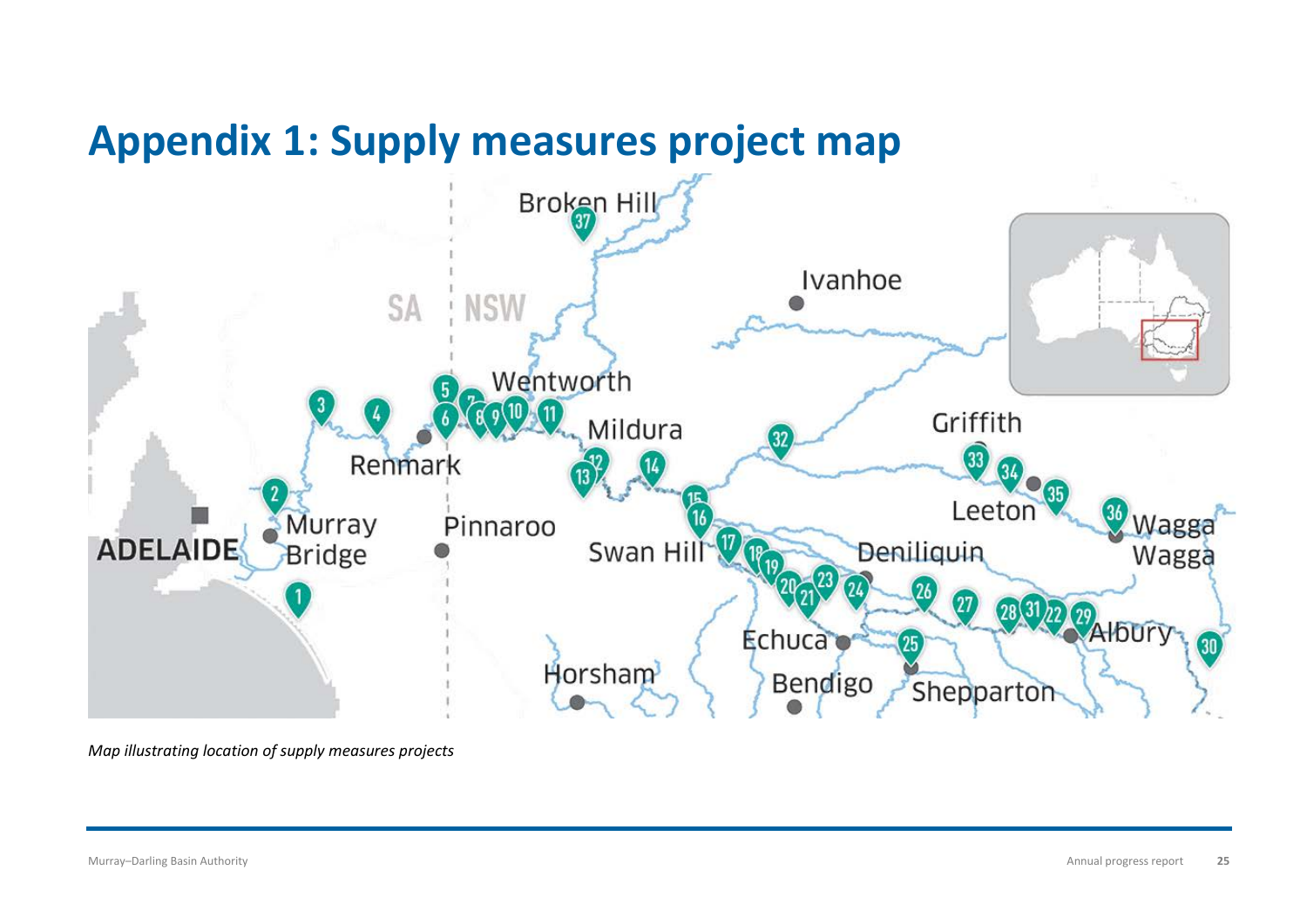| <b>Map reference</b> | <b>Project title</b>                                                                 | <b>Proponent state(s)</b>                       |
|----------------------|--------------------------------------------------------------------------------------|-------------------------------------------------|
|                      | South East Flows restoration project                                                 | South Australia                                 |
| 2                    | Flows for the future                                                                 | South Australia                                 |
| 3                    | South Australian Riverland Floodplain Integrated Infrastructure<br>Program (SARFIIP) | South Australia                                 |
| 4                    | Riverine recovery project                                                            | South Australia                                 |
| 5                    | Chowilla Floodplain TLM project                                                      | South Australia / New South Wales /<br>Victoria |
| 6                    | South Australian Murray key focus area                                               | South Australia                                 |
| 7                    | Lindsay Island (Stage 1) Upper Lindsay watercourse enhancement TLM<br>project        | Victoria / New South Wales / South<br>Australia |
| 8                    | Lindsay Island (Stage 2) floodplain management project                               | Victoria                                        |
| 9                    | Mulcra Island environmental flows TLM project                                        | Victoria / New South Wales / South<br>Australia |
| 10                   | SDL offsets in the Lower Murray (New South Wales)                                    | New South Wales                                 |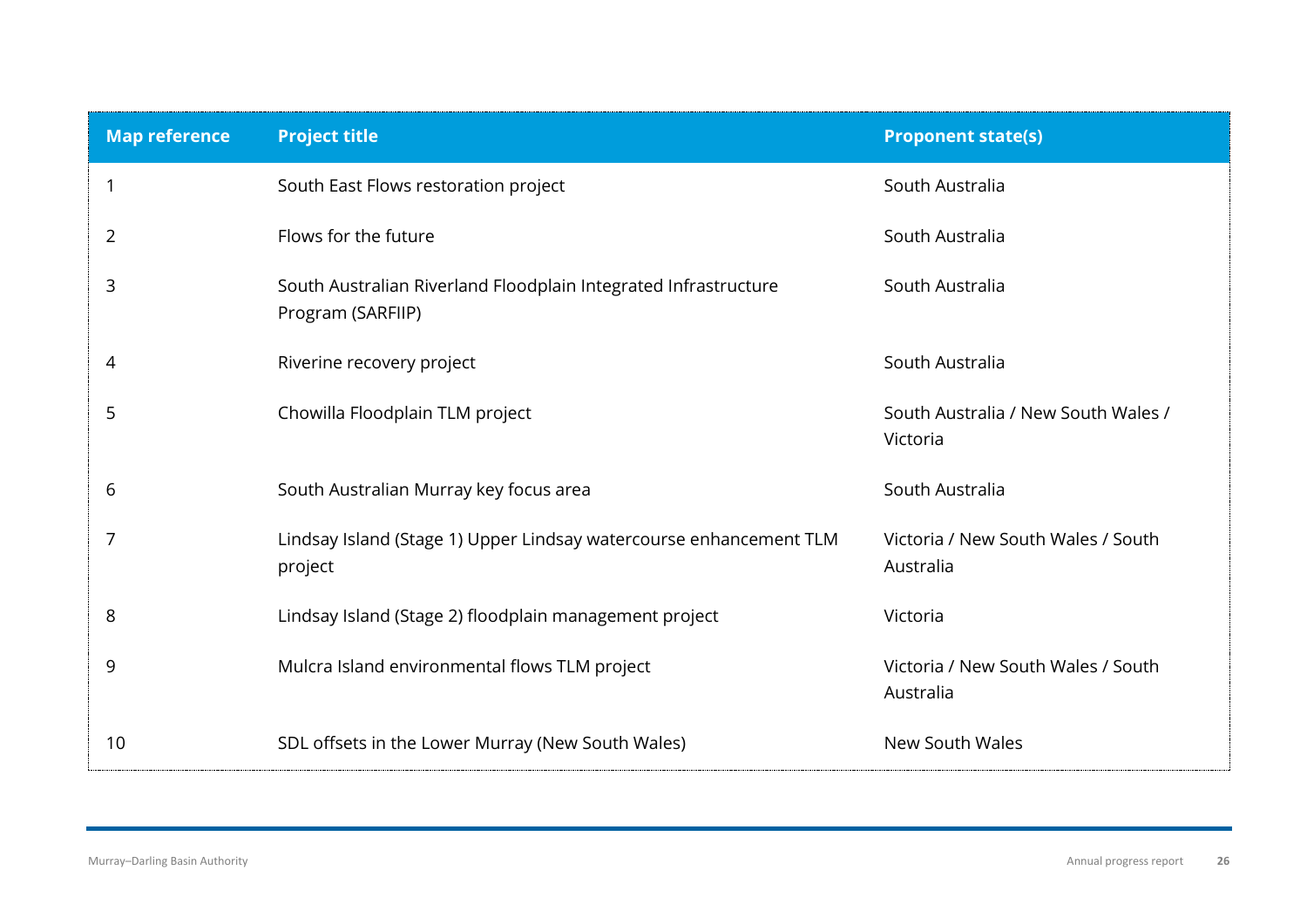| 11 | Wallpolla Island floodplain management project                                 | Victoria                                        |
|----|--------------------------------------------------------------------------------|-------------------------------------------------|
| 12 | Hattah Lakes North floodplain management project                               | Victoria                                        |
| 13 | Hattah Lakes environmental flows TLM project                                   | Victoria / New South Wales / South<br>Australia |
| 14 | Belsar-Yungera floodplain management project                                   | Victoria                                        |
| 15 | Burra Creek floodplain management proposal                                     | Victoria                                        |
| 16 | Vinifera floodplain management project                                         | Victoria                                        |
| 17 | Nyah floodplain management project                                             | Victoria                                        |
| 18 | Guttrum and Benwell State forests floodplain environmental works<br>project    | Victoria                                        |
| 19 | Murray and Murrumbidgee Valley national parks SDL adjustment<br>supply measure | New South Wales                                 |
| 20 | Gunbower Forest TLM project                                                    | Victoria / New South Wales / South<br>Australia |
| 21 | Gunbower national park floodplain management project                           | Victoria                                        |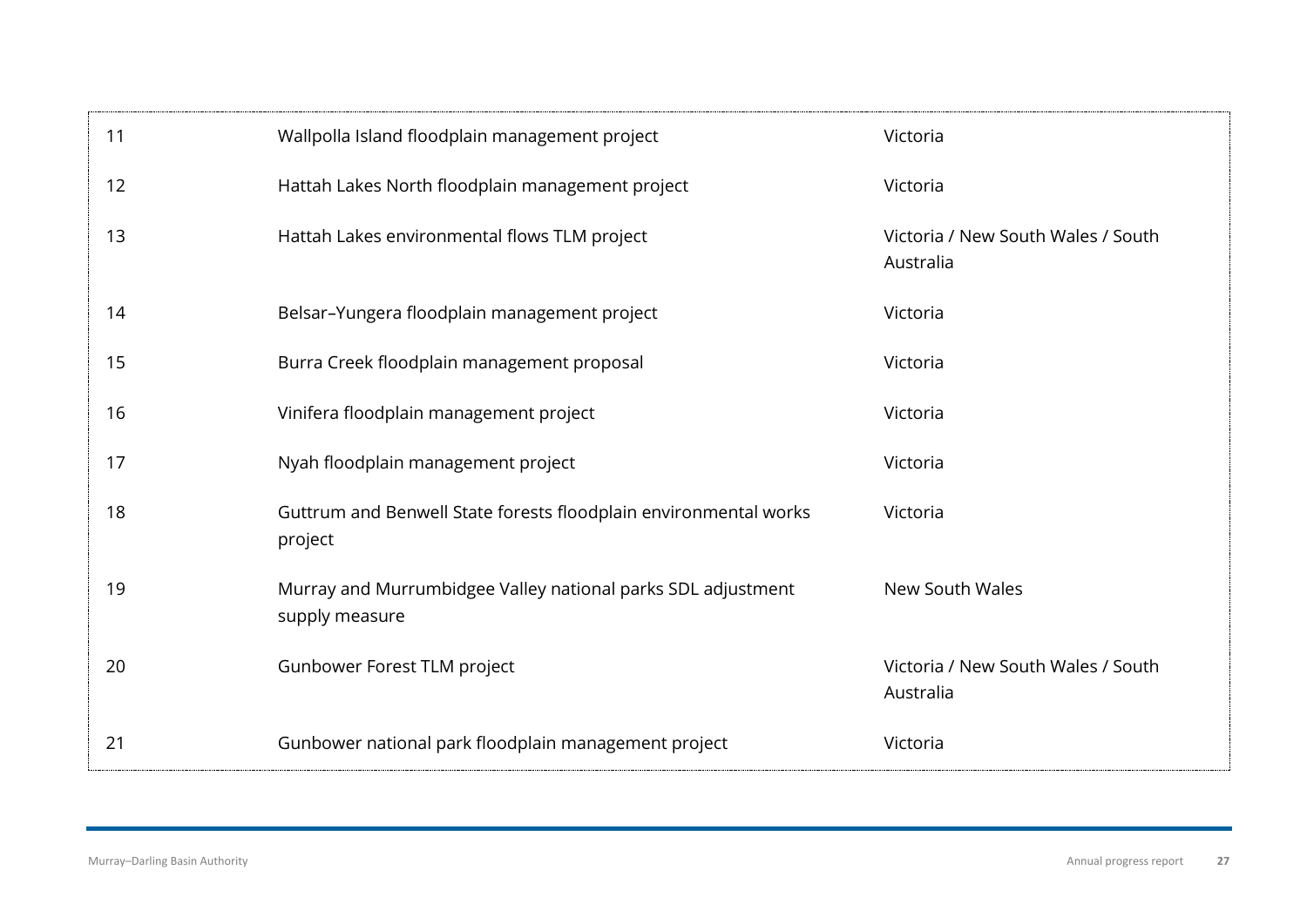| 22 | Flexible rates of fall in river levels downstream of Hume Dam                                        | Victoria / New South Wales                      |
|----|------------------------------------------------------------------------------------------------------|-------------------------------------------------|
| 23 | TLM environmental works and measures - Koondrook-Perricoota<br>Forest flood enhancement proposal     | New South Wales / Victoria / South<br>Australia |
| 24 | Barmah-Millewa Forest environmental water allocation                                                 | Victoria / New South Wales                      |
| 25 | New Goulburn key focus area*                                                                         | Victoria                                        |
| 26 | Yarrawonga to Wakool junction key focus area                                                         | New South Wales                                 |
| 27 | Improved regulation of the River Murray**                                                            | Victoria / New South Wales                      |
| 28 | Hume to Yarrawonga key focus area                                                                    | Victoria / New South Wales                      |
| 29 | Hume Dam airspace management and pre-release rules                                                   | Victoria / New South Wales                      |
| 30 | 2011 Snowy water licence schedule 4 amendments to River Murray<br>increased flow call out provisions | New South Wales / Victoria                      |
| 31 | Enhanced environmental water delivery (hydro cues)                                                   | New South Wales / Victoria / South<br>Australia |
| 32 | Nimmie Caira infrastructure modifications proposals                                                  | New South Wales                                 |
| 33 | Modernising supply systems for effluent creeks - Murrumbidgee River                                  | <b>New South Wales</b>                          |